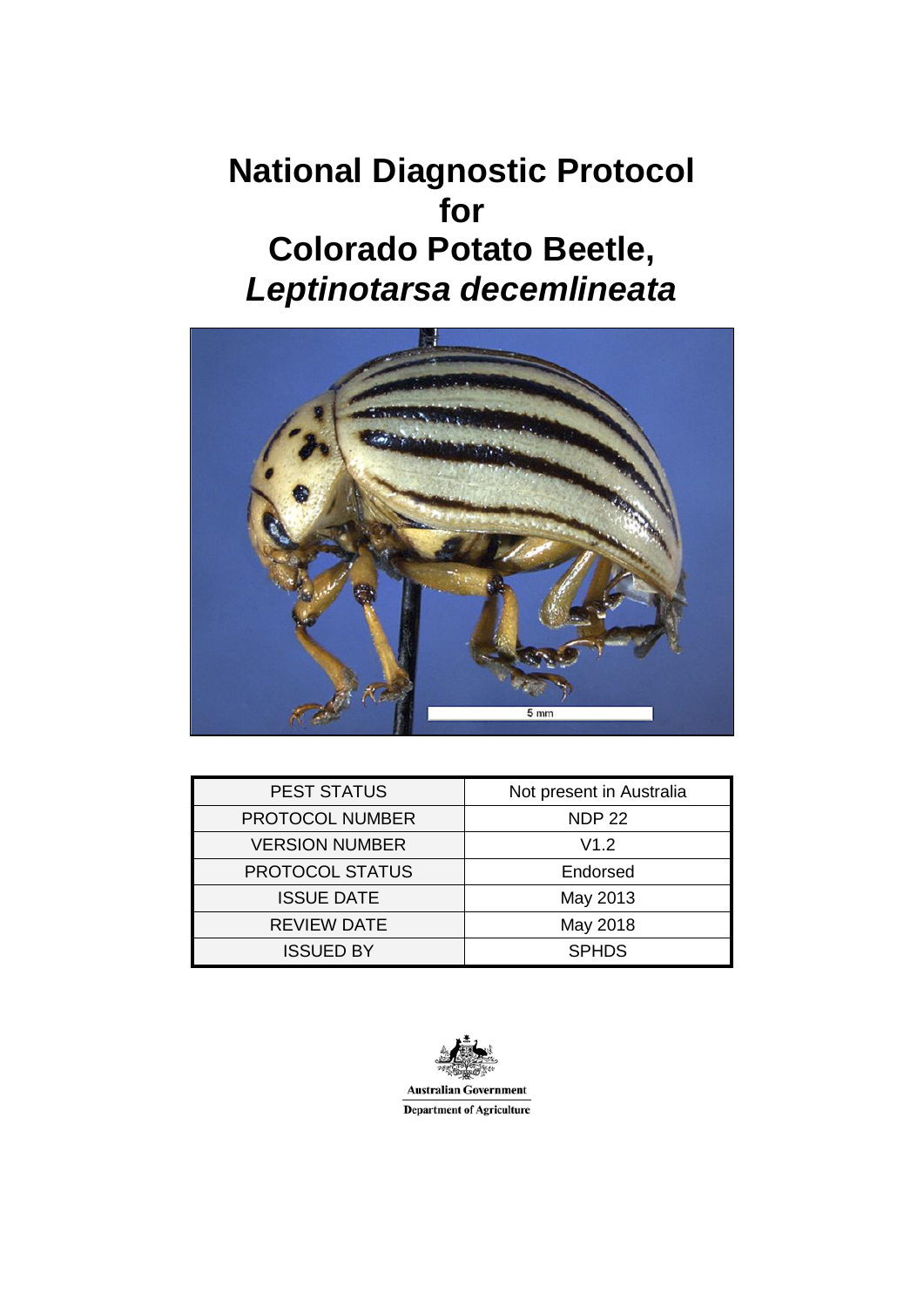# Prepared for the Subcommittee on Plant Health Diagnostic Standards (SPHDS)

This version of the National Diagnostic Protocol (NDP) for *Leptinotarsa decemlineata* is current as at the date contained in the version control box on the front of this document.

> NDPs are updated every 5 years or before this time if required (i.e. when new techniques become available).

The most current version of this document is available from the SPHDS website: <http://plantbiosecuritydiagnostics.net.au/resource-hub/priority-pest-diagnostic-resources/>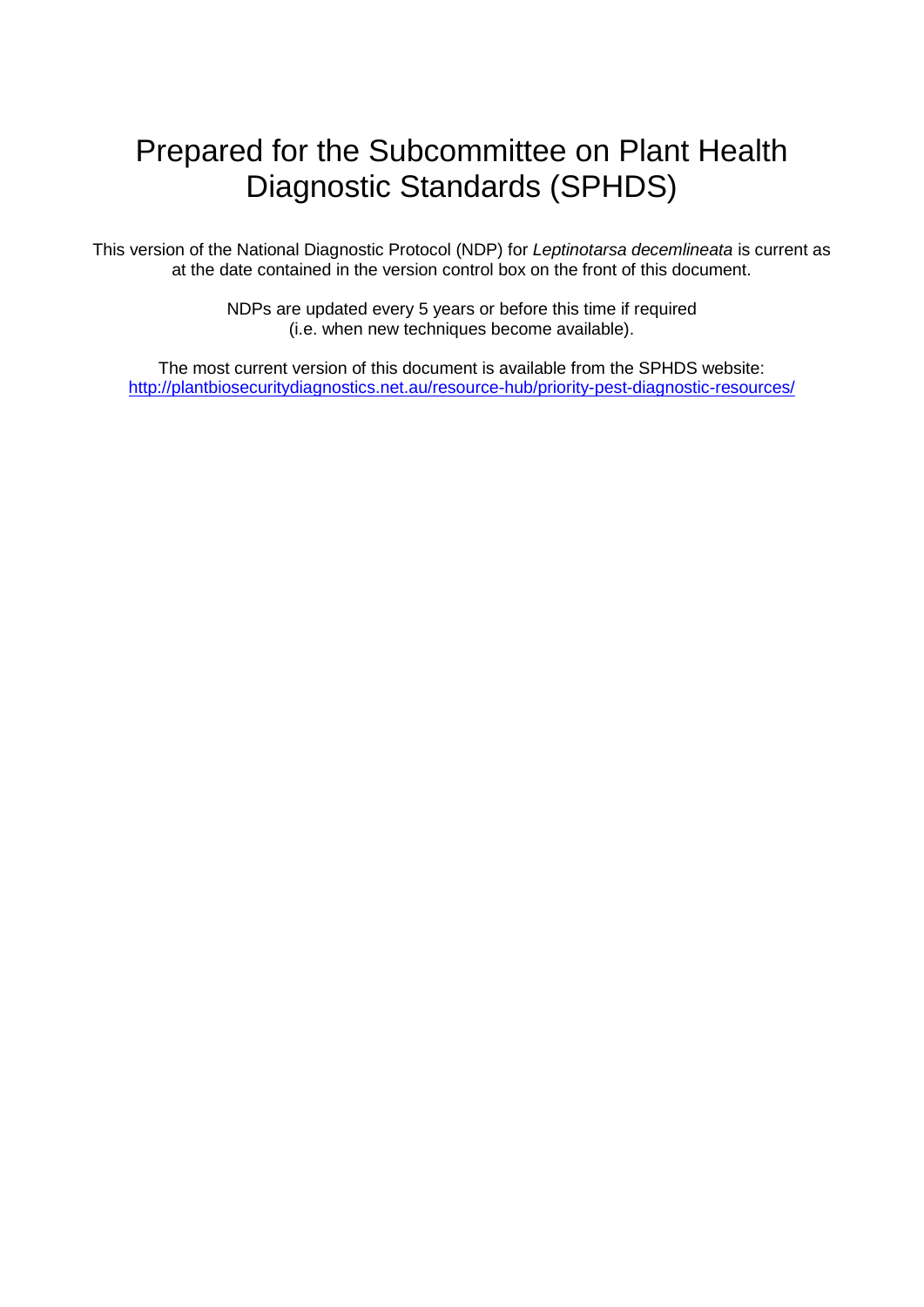# **Contents**

| 1              |                          |                                                                                |  |  |  |  |
|----------------|--------------------------|--------------------------------------------------------------------------------|--|--|--|--|
| $\overline{2}$ |                          |                                                                                |  |  |  |  |
| 3              |                          |                                                                                |  |  |  |  |
|                | 3.1<br>3.2<br>3.3        | 3.1.1<br>3.2.1<br>3.2.2<br>3.2.3                                               |  |  |  |  |
| $\overline{4}$ |                          |                                                                                |  |  |  |  |
|                | 4.1                      | 4.1.1<br>4.1.2<br>4.1.3<br>4.1.3.1<br>4.1.3.2<br>4.1.3.3<br>4.1.3.4<br>4.1.3.5 |  |  |  |  |
| 5              |                          |                                                                                |  |  |  |  |
|                | 5.1                      |                                                                                |  |  |  |  |
| 6              |                          |                                                                                |  |  |  |  |
| 7              |                          |                                                                                |  |  |  |  |
|                | 7.1<br>7.2<br>7.3<br>7.4 |                                                                                |  |  |  |  |
| 8              |                          |                                                                                |  |  |  |  |
|                | 8.1<br>8.2<br>8.3        |                                                                                |  |  |  |  |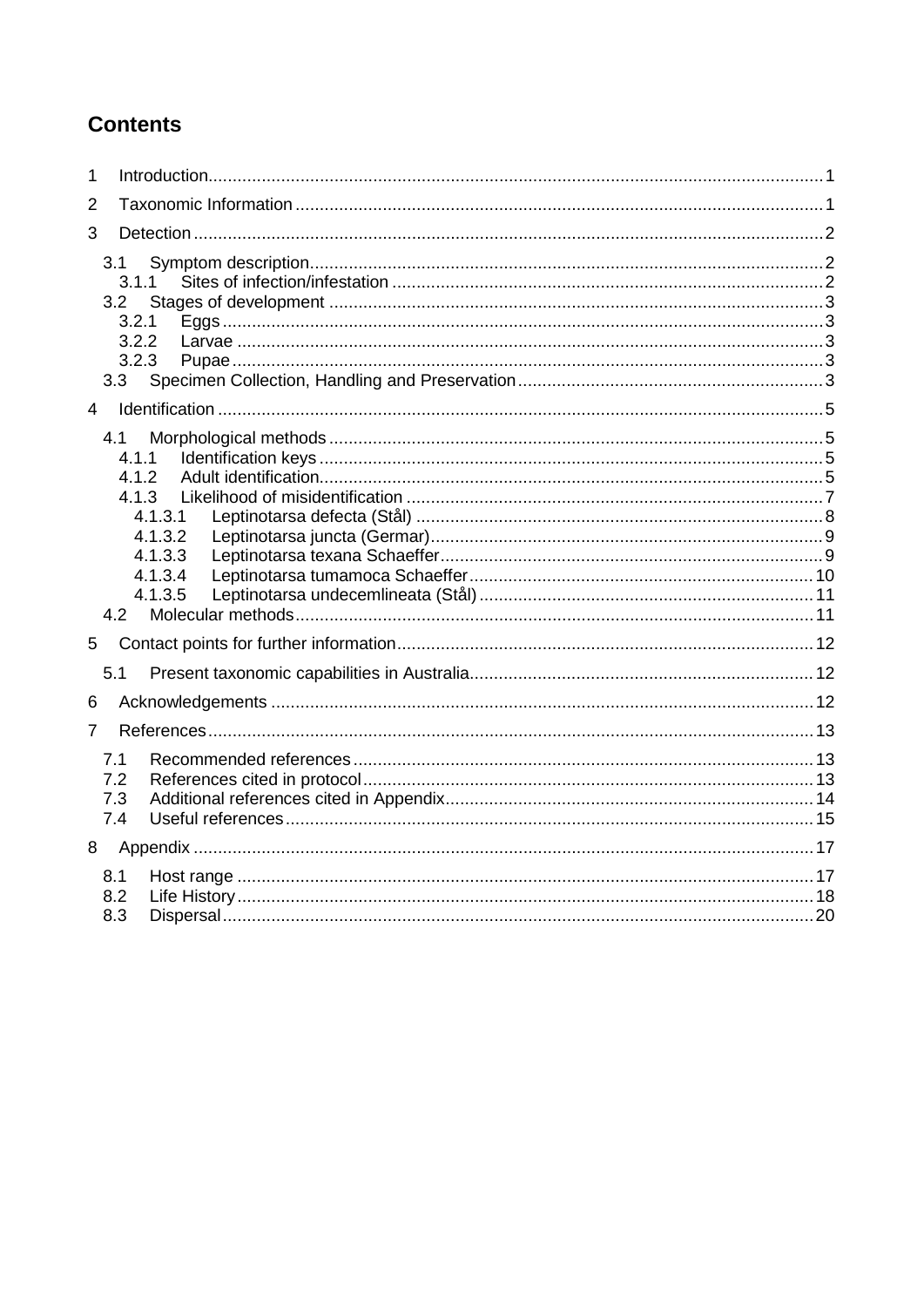# <span id="page-3-0"></span>**1 INTRODUCTION**

*Leptinotarsa decemlineata* (Say), the Colorado potato beetle (CPB) is one of the most destructive and widespread pests of cultivated potato. Both adults and larvae feed on the leaves and stems of the host plant, with complete defoliation occurring, unless effective control is achieved. Populations are liable to expand considerably under favourable weather conditions. Overwintered adult CPBs emerge from the ground in spring or early summer, depending on the climate and their physiological condition. A mass emergence over 1 or 2 days is commonly observed. Adult beetles usually fly for a short distance, or walk to the nearest potato field.

The main hosts of CPB are solanaceous crops and weeds (Appendix 8.1). These can either be as primary hosts, capable of supporting the full life-cycle (egg-adult) of CPB, or secondary hosts where adult CPB can complete maturity feeding, and final instar (L4) larvae can complete development to adult stage. Secondary hosts can play an important role by providing a "green bridge" for survival of CPB, in the absence of the primary hosts, or where primary hosts have harvested or died and only secondary hosts remain.

There is a considerable geographic variation in host utilisation by *Leptinotarsa decemlineata* (Say), both in the original and expanded portions of its geographic range (Hsiao, 1978, 1981, 1985; Weber and Ferro, 1997).

Australia has many species of native Solanaceae that have not been tested as hosts for *Leptinotarsa decemlineata* (Say) and which may potentially be reservoirs or "green bridges" for the pest.

# <span id="page-3-1"></span>**2 TAXONOMIC INFORMATION**

Family: Chrysomelidae<br>Subfamily: Chrysomelinae

**Chrysomelinae** 

Tribe: Doryphorini

Genus: *Leptinotarsa*

Species: *Leptinotarsa decemlineata* (Say)

(Some authors divide the Chrysomelinae to tribe Chrysomelini and subtribe Doryphorina; but the above hierarchy is more widely accepted).

# **Synonyms**

*Doryphora decemlineata* Say 1824 (synonymy in Stål, 1863) *Doryphora decemlineata* Roger in (Jermy and Balázs, 1990) *Leptinotarsa multitaeniata* Stål 1859 (Stål, 1859) (synonymy in (Jacques, 1988) *Chrysomela decemlineata* Say 1824 (new generic assignment Stål, 1865) *Leptinotarsa decemlineata* Kraatz 1874 (Kraatz, 1874) *Leptinotarsa intermedia* Tower 1906 (Tower, 1906)(synonymy in (Jacques, 1988) *Leptinotarsa oblongata* Tower 1906 (Tower, 1906) (synonymy in (Jacques, 1988) *Leptinotarsa rubicunda* Tower 1906 (Tower, 1906) (synonymy in (Jacques, 1988) *Polygramma decemlineata* Mlelié in (Jermy and Balázs, 1990) *Polygramma decemlineata* Mels in (Balás and Sáringer, 1982) *Leptinotarsa* Chevrolat, 1837 = (*Chrysomela* Auct. = *Doryphora* Auct. = *Polygramma* Motschulsky, (1860)

# **Common name**

Colorado potato beetle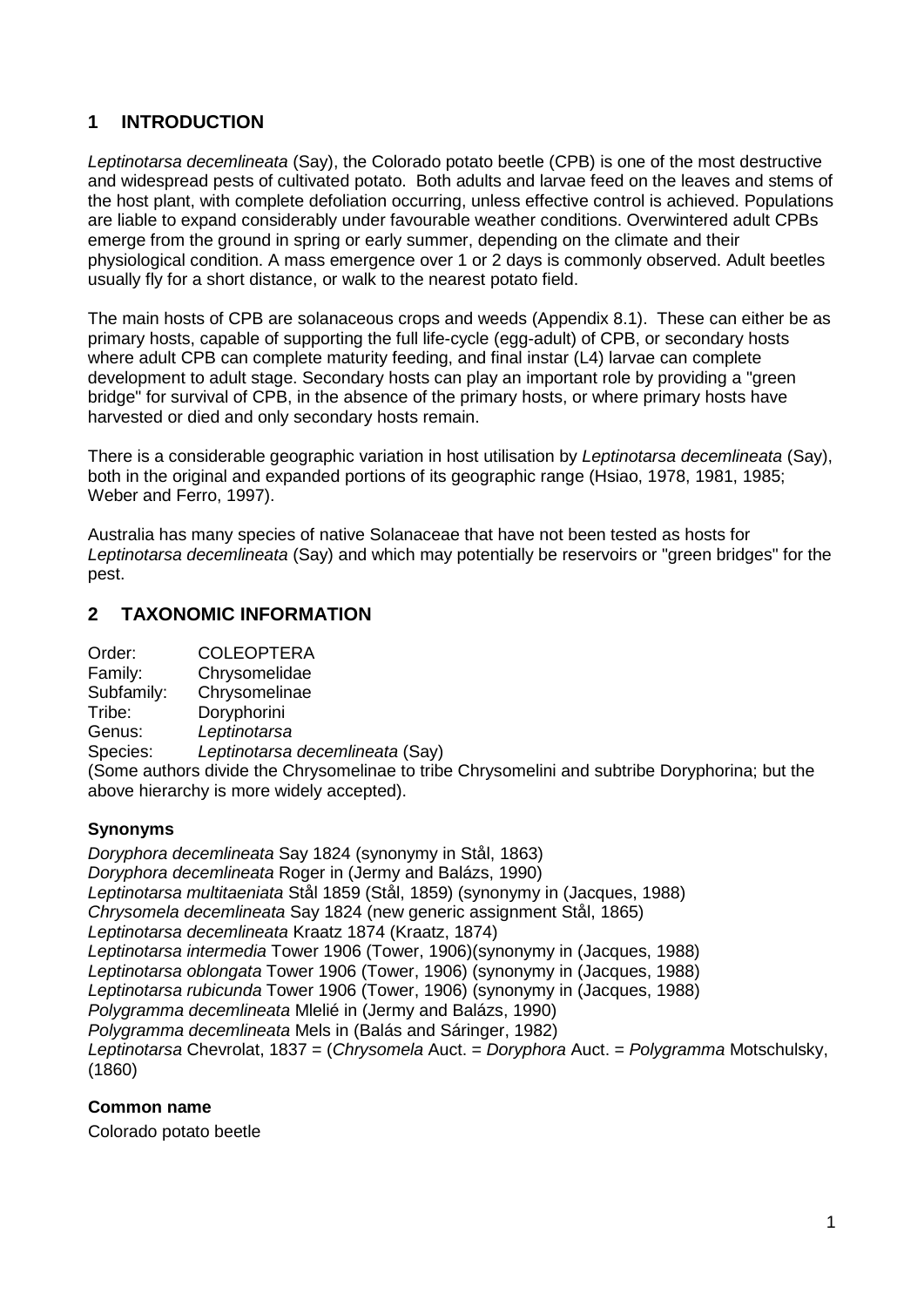# <span id="page-4-0"></span>**3 DETECTION**

# <span id="page-4-1"></span>**3.1 Symptom description**

Adults and larvae feed on the edges of leaves and may quickly strip the foliage of young plants. They eventually strip all leaves from the haulm. In some rare instances the tubers are also eaten. Characteristic black and sticky excrement is left on the stem and leaves by the larvae and adults.

## <span id="page-4-2"></span>**3.1.1 Sites of infection/infestation**

Activity may vary on secondary host plants.

| <b>Life Stage</b>     | Site of activity                                                                                                                                                                                                                                                                                                                                   |  |
|-----------------------|----------------------------------------------------------------------------------------------------------------------------------------------------------------------------------------------------------------------------------------------------------------------------------------------------------------------------------------------------|--|
| Eggs                  | Oviposition in rows on undersides of leaves, occasionally on leaf stalks and stems,<br>and rarely on soil                                                                                                                                                                                                                                          |  |
| Larvae L1             | Feed on leaf surface, causing skeletonisation; feed on leaf edges. Cannibalism<br>under hot dry conditions                                                                                                                                                                                                                                         |  |
| Larvae L <sub>2</sub> | Move to growing tips                                                                                                                                                                                                                                                                                                                               |  |
| Larvae L <sub>3</sub> | Feed on leaves starting at edges, petioles, stems causing defoliation                                                                                                                                                                                                                                                                              |  |
| Larvae L4             | Feed on leaves, petioles, stems causing defoliation; When mature, migrate to soil<br>and burrow to various depths                                                                                                                                                                                                                                  |  |
| Pre-pupa              | in pupation chamber in soil                                                                                                                                                                                                                                                                                                                        |  |
| Pupa                  | Pupation chamber in soil.                                                                                                                                                                                                                                                                                                                          |  |
| Adult                 | Emerge from soil; walk or fly to host plants, feed extensively on leaves, occasionally<br>tubers; mate and oviposit. Winter diapause - adults burrow in soil to diapause and<br>hibernate over winter, and re-emerge in spring. Summer "aestival diapause" -<br>adults may hide in above ground litter during extended dry periods in hot regions. |  |

**Table 1.** Life-stage activity in relation to potato, with similar pattern on other primary host plants.

Table 2. Pattern of damage and activity of Colorado potato beetle on potato plants. Other primary hosts are affected in a similar way, but damage to secondary host plants may vary from this.

| <b>Plant part</b>   | <b>Attacked</b> | <b>Insect Life Stage</b>                                                                        |  |
|---------------------|-----------------|-------------------------------------------------------------------------------------------------|--|
| Soil                | N/A             | L4 larvae burrowing; Pupae; Adults emerging and dispersing by<br>crawling.                      |  |
| Root                | <b>Yes</b>      | Adults - Occasionally feed on tubers                                                            |  |
| Stem                | <b>Yes</b>      | Adults, Larvae. Black sticky excreta deposited                                                  |  |
| Leaves              | Yes             | Adults, Larvae. Main form of damage resulting in defoliation. Black<br>sticky excreta deposited |  |
| <b>Growing tips</b> | Yes             | Adults, Larvae. Black sticky excreta deposited.                                                 |  |
| <b>Buds</b>         | <b>Yes</b>      | Larvae - occasional damage in heavy infestations                                                |  |
| <b>Flowers</b>      | <b>No</b>       | Not reported                                                                                    |  |
| Fruit and<br>Seeds  | <b>No</b>       | Not reported                                                                                    |  |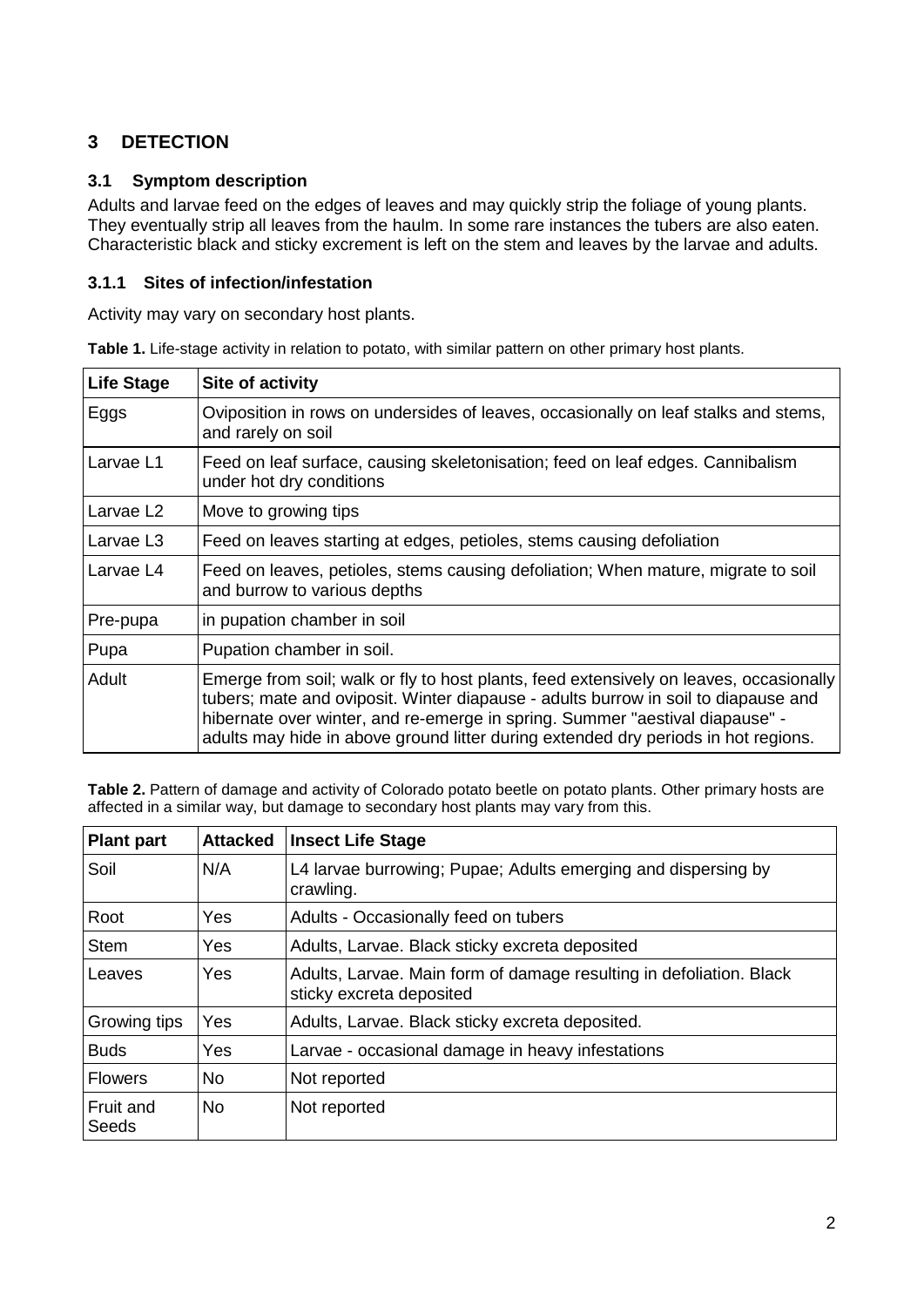# <span id="page-5-0"></span>**3.2 Stages of development**

# <span id="page-5-1"></span>**3.2.1 Eggs**

The eggs are yellow or pale-orange, and elongate-oval ca 1.2-1.8 mm long and 0.7-0.8 mm wide (Figure 1). The most favoured oviposition site is on the underside of host plant leaves, where they are laid in batches of 25-30 [10-60, (Balás and Sáringer, 1982)]. Eggs are also often laid on leaf stalks and/or stems of potato plants. Oviposition may also occur on non *Leptinotarsa decemlineata* (Say)-host plants and even on lumps of soil. Female beetles glue eggs to the substrate using a special secretion. The eggs are placed on end with their long axis almost perpendicular to the leaf; with batches often forming irregular rows.

# <span id="page-5-2"></span>**3.2.2 Larvae**

The larval body is strongly convex dorsally with a large abdomen. The head bears 6 stemmata behind the antenna on each side and a pair of 5-dentate mandibles. Each of the three thoracic segments has a pair of 3-segmented legs, plus claw. The abdomen has 9 segments.

Colour changes with development; first instar cherry-red with shiny, black head and legs (Figures 2, 3); later instars becoming progressively carrot-red, then pale orange in final instar (Figure 4). Head, legs and posterior part of pronotum black to deep brown; two conspicuous rows of dark spots occur on the lateral aspects of the mesothoracic and abdominal segments 1 to 7, the uppermost surrounding the spiracles, and also segments 8 and 9 with dark dorsal plates. Setae when present are very small, some occur on the head, legs, pronotum, on the pigmented areas and ventrally.

Spiracles small, annular with black peritremes and situated on the mesothorax and first 8 abdominal segments. The body length of a full-grown larva is about 15 mm. Cox (1982) provides a detailed generic diagnosis of *Leptinotarsa* larvae and Peterson (1951) describes the first instar.

# <span id="page-5-3"></span>**3.2.3 Pupae**

The pupa is yellowish, bearing short setae on low, conical, brown tubercles. The head bears several short setae. The thorax with pronotum bears about 100 setae. Abdominal segments 1-6 with lateral expansion dorsal to spiracle, dorsally bearing about 48 short setae, laterally about 9 setae on large papilla ventral to spiracle. Apical abdominal segment bears a single, brown, median, sharply pointed urogomphus or spine. Spiracles are situated on mesothorax and abdominal segments 1-8: peritremes dark brown, but pale on abdominal segments 6-8. For further details, see Cox (1996).

# <span id="page-5-4"></span>**3.3 Specimen Collection, Handling and Preservation**

Live adults, larvae or eggs MUST NOT BE TRANSPORTED, unless considered essential, and then only in approved biosecure transport containers to be opened only in PC3 or QC3 secure containment facilities.

Adults, killed by standard methods (near boiling water; killing jar (cyanide, ethyl acetate); 70% ethanol) and pinned as dry mounted specimens or preserved in 70% ethanol.

Larvae, killed by standard methods (near boiling water; KAA preservative (kerosene - acetic acid alcohol) and preserved in 70% ethanol.

Specimens for DNA analysis should be collected directly into absolute ethanol (adults or larvae).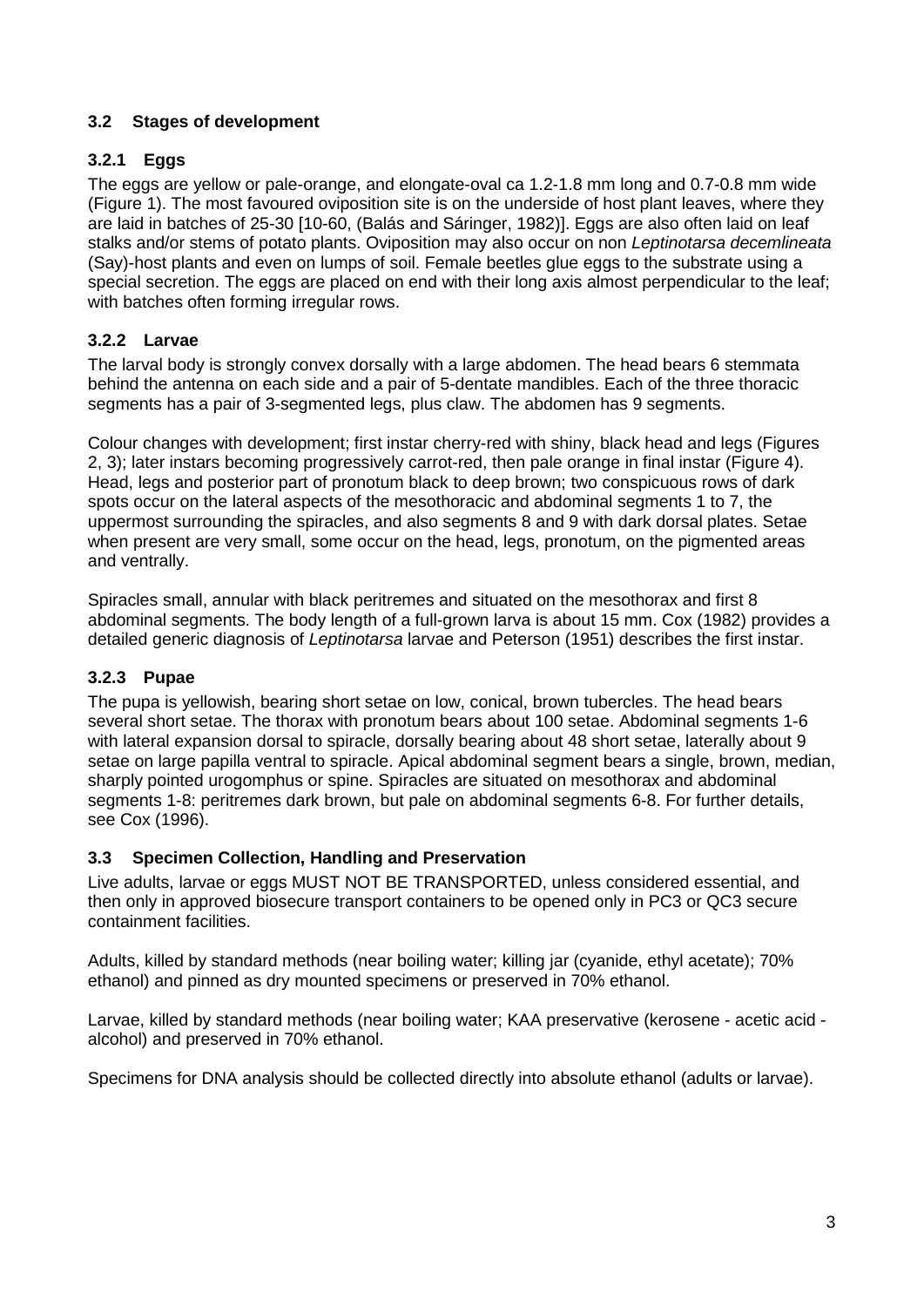



**Figure 1.** Colorado Potato Beetle eggs on potato Figure 2. Colorado Potato Beetle L1 and L2 leaves (Hungary, 2004) stage larvae (Hungary, 2004)



**Figure 3.** Colorado Potato Beetle L1 and L2 stage larvae (Hungary, 2004)



**Figure 4.** Colorado Potato Beetle L2 and L3 stage larvae (Hungary, 2004)





**Figure 5.** Colorado Potato Beetle adult on potato **Figure 6.** Mating Colorado Potato Beetle adults plant (Hungary, 2004) on potato plant (Hungary, 2004)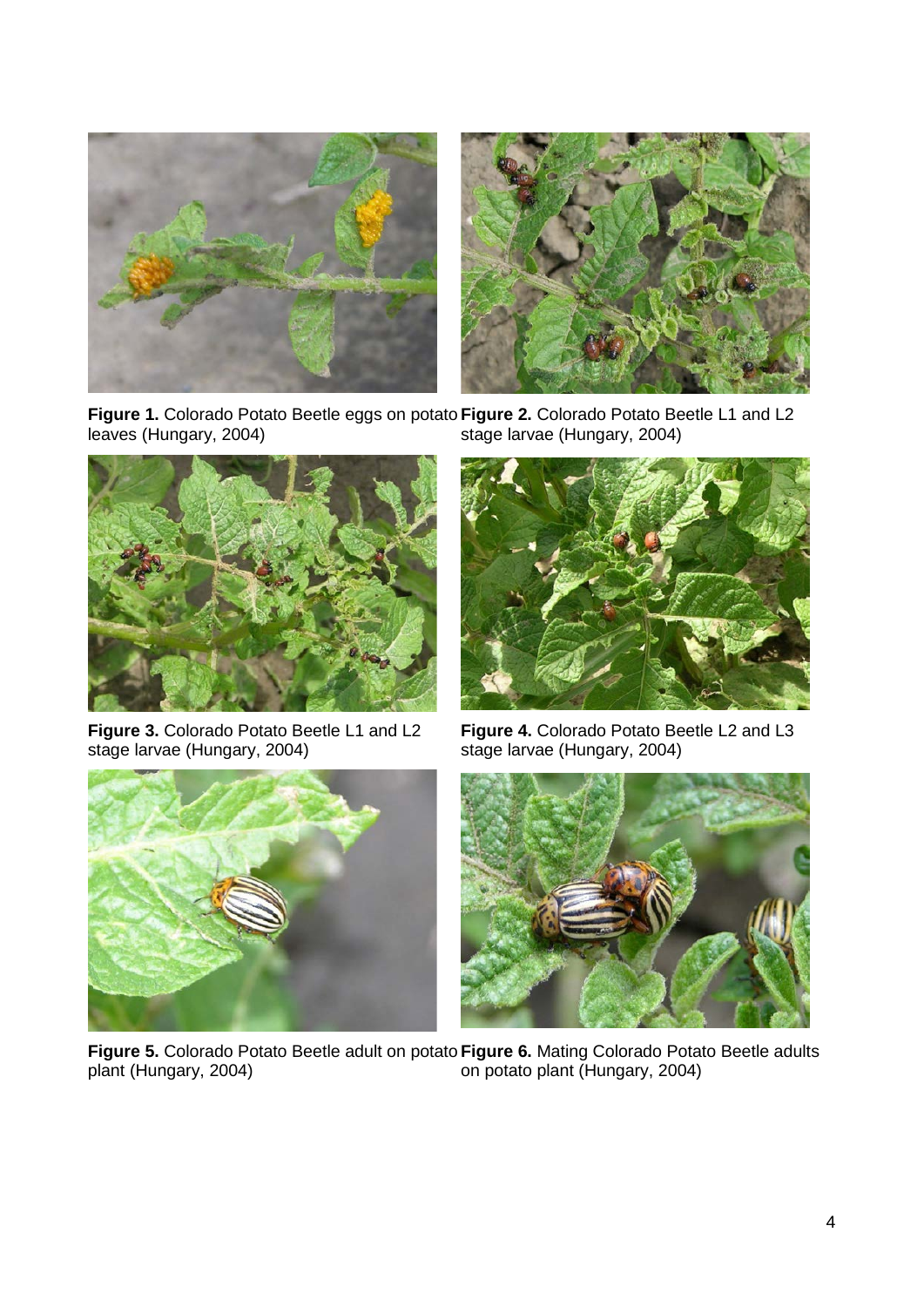# <span id="page-7-0"></span>**4 IDENTIFICATION**

Traditional taxonomic methods based on keys and descriptions are adequate for identification of *Leptinotarsa decemlineata* (Say) adults and larvae. Immature stages of CPB are short-lived and unlikely to be used for diagnosis. The descriptions and images in this document are sufficient for identification of the pest, the beetle is very distinctive and can be easily recognised morphologically by those with general beetle taxonomy knowledge. However it must be noted that some native Australian Chrysomelinae may not be easily distinguished from CPB by a non-specialist.

# <span id="page-7-1"></span>**4.1 Morphological methods**

# <span id="page-7-2"></span>**4.1.1 Identification keys**

Html key: [http://www.cals.uidaho.edu/edcomm/keys/main.htm.](http://www.cals.uidaho.edu/edcomm/keys/main.htm) University of Idaho Identification keys for insect pests in the Pacific Northwest field crops.

Characters listed for Chrysomelinae often do not apply to many native Australian taxa (Reid, 2006). It is useful to compare Colorado Potato Beetle with native Australian Chrysomelidae provided by Reid, 2006 (http://www.mapress.com/zootaxa/2006f/zt01292p040.pdf)

# <span id="page-7-3"></span>**4.1.2 Adult identification**

# *Identification of subfamily Chrysomelinae*

- Round, or oval convex; usually brightly coloured
- Head inserted into the prothorax to the eyes
- Eyes feebly emarginate
- Antennae moderately long, apical segments somewhat enlarged
- Antennal insertions widely separated
- Prothorax usually broad and convex, lateral margins well defined, frequently emarginate in front
- Procoxae transverse, widely separated
- Third tarsal segment entire, not bilobed.
- Elytra convex, covering abdomen, epipleura well defined.

# *Identification of Doryphorini*

- Round, or oval convex; usually brightly coloured
- Procoxal cavities externally open
- Claws simple, separate at base, usually divergent
- Apical segment of maxillary or labial palpi maxillary various

# *Identification of* **genus** *Leptinotarsa*

- Claws divergent, or at least separated at base
- Apical segment of maxillary palp truncate
- Fore femora of both sexes normal
- Mesosternum not raised below level of the prosternum

# *Identification of Leptinotarsa decemlineata (Say)*

- Head and pronotum with black maculations (Figures 8 and 9)
- Each elytron with 5 vittae (stripes) extending from base of elytra to the apex (Figures 10 and 11)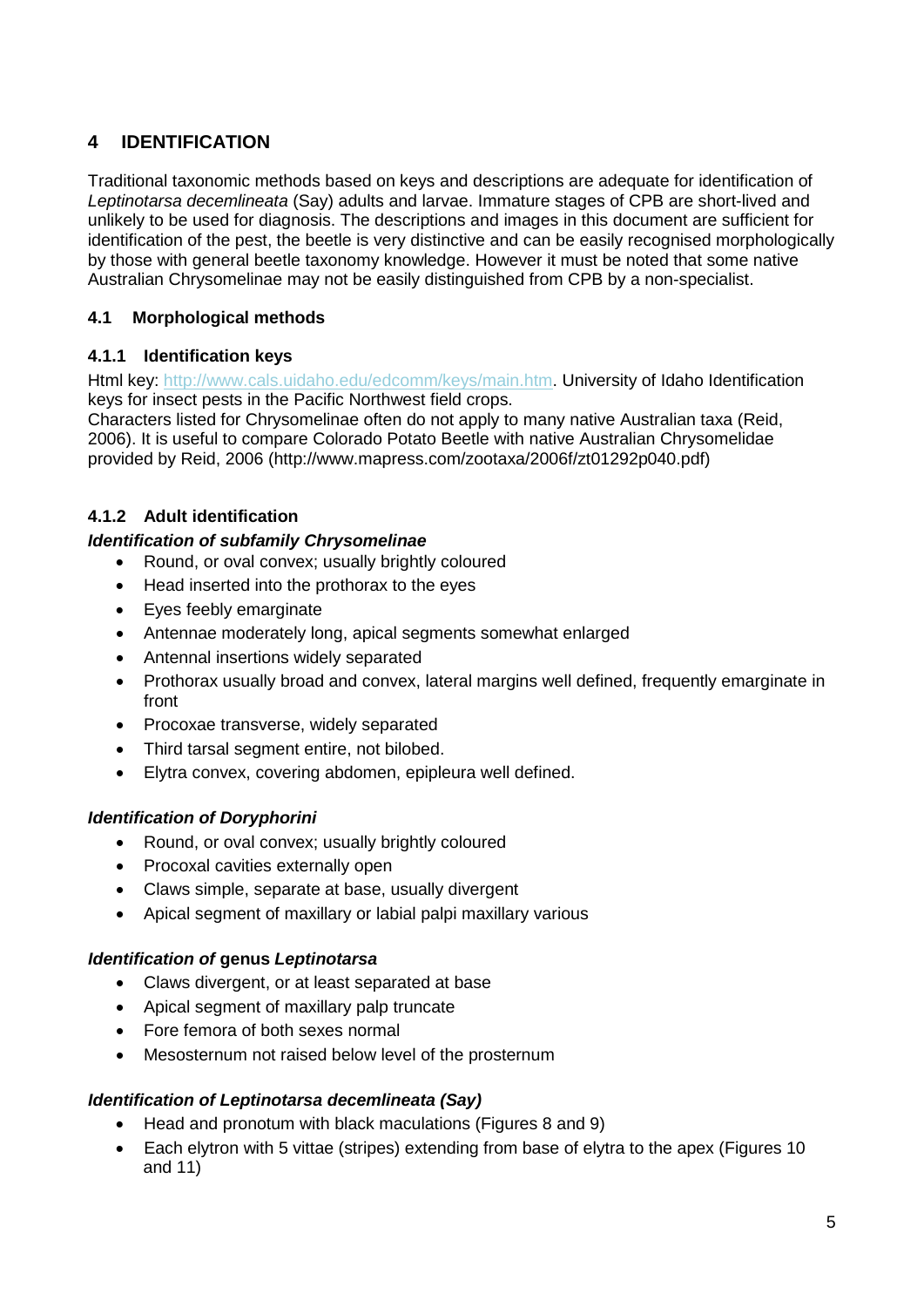- Elytral punctation slightly irregular outlining vittae (Figure 12).
- Abdomen and legs pale yellow to flavous, joints and tarsal segments brown to black (Figure 13)
- Visible sternites I-V with black spot at lateral margin, I-IV with black, oblong spots on either side of midline (Figure 14).



**Figure 8 and 9.** Head and Pronotum with black maculations *of Leptinotarsa decemlineata*



**Figure 10 and 11.** Each elytron with 5 vittae (stripes) extending from base of elytra to the apex



**Figure 12.** Elytral punctation slightly irregular outlining vittae



**Figure 13.** Abdomen and legs pale yellow to flavous, joints and tarsal segments brown to black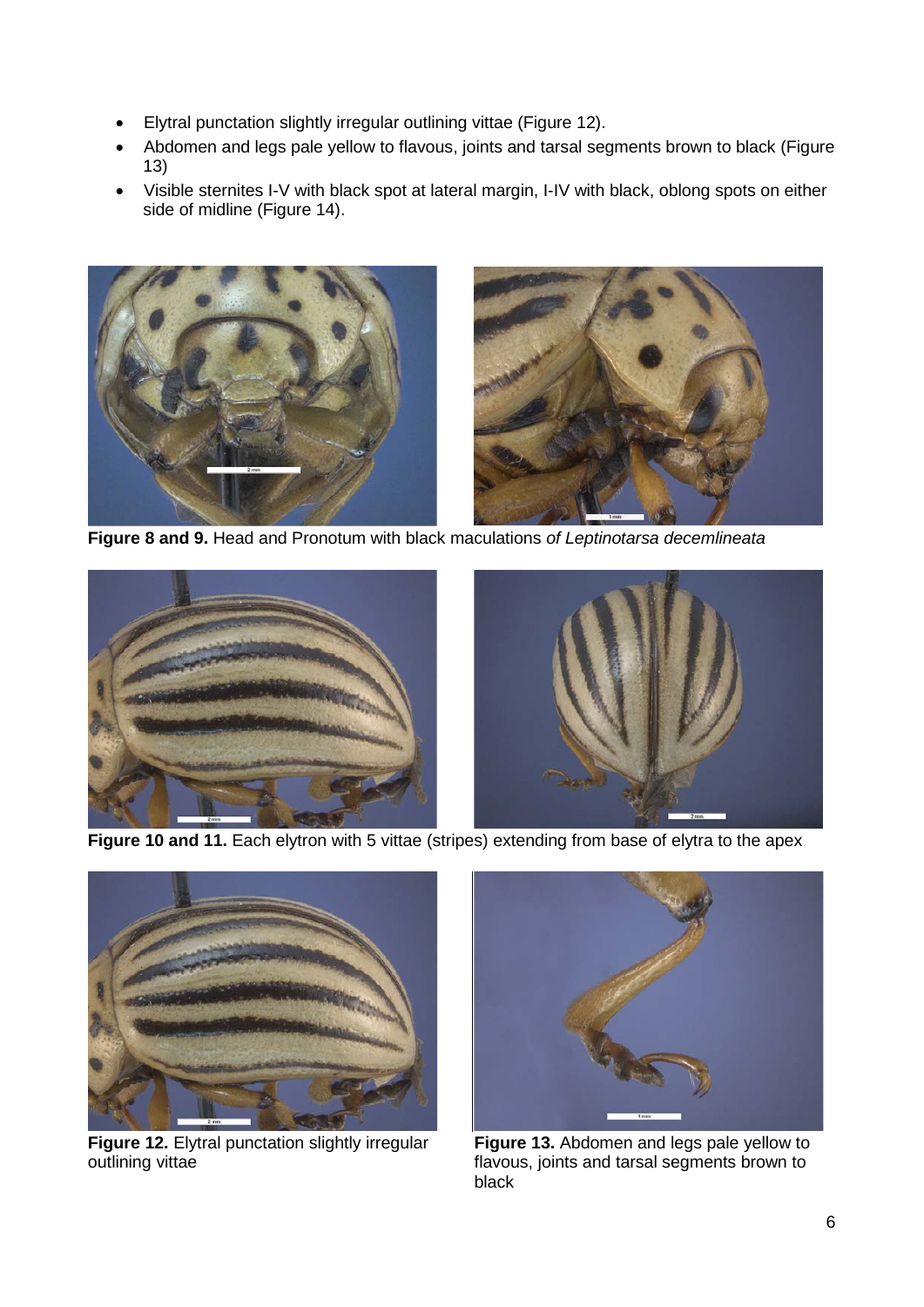

**Figure 14.** Visible sternites I-V with black spot at lateral margin, I-IV with black, oblong spots on either side of midline, sometimes with small, additional black spots in between lateral and median spots.

## <span id="page-9-0"></span>**4.1.3 Likelihood of misidentification**

Colour pattern variations within *Leptinotarsa decemlineata* (Say) have often been observed. The most common variations occur in the vittae. There may be a short interruption of one or more of the vittae, or in some cases vittae are connected at one or more places by lines of the same thickness and same colour as the vittae. One very rare melanistic variant is known where the beetle's colour is uniformly very dark brown - black (Kaszab, 1963). However, such extreme variation needs to be confirmed by detailed comparison with the few known specimens.

There are no native or introduced Chrysomelid beetles belonging to the genus *Leptinotarsa* in Australia. The truncate maxillary palps, elytral vittae and the maculate pronotum are so typical that misidentification is very unlikely. However there are three other *Leptinotarsa* species that show similarities to CPB. Their possible occurrence in quarantine samples and/or material of overseas origin may result in misidentification of these beetles.

The following references should be of assistance in identification: Both et al. (1990); Jacques, (1988); Riley et. al., (2002); Warchałowski, (2003); Matthews and Reid, (2002).

The following five *Leptinotarsa* species may be mis-identified as *L. decemlineata* (Say). None are present in Australia.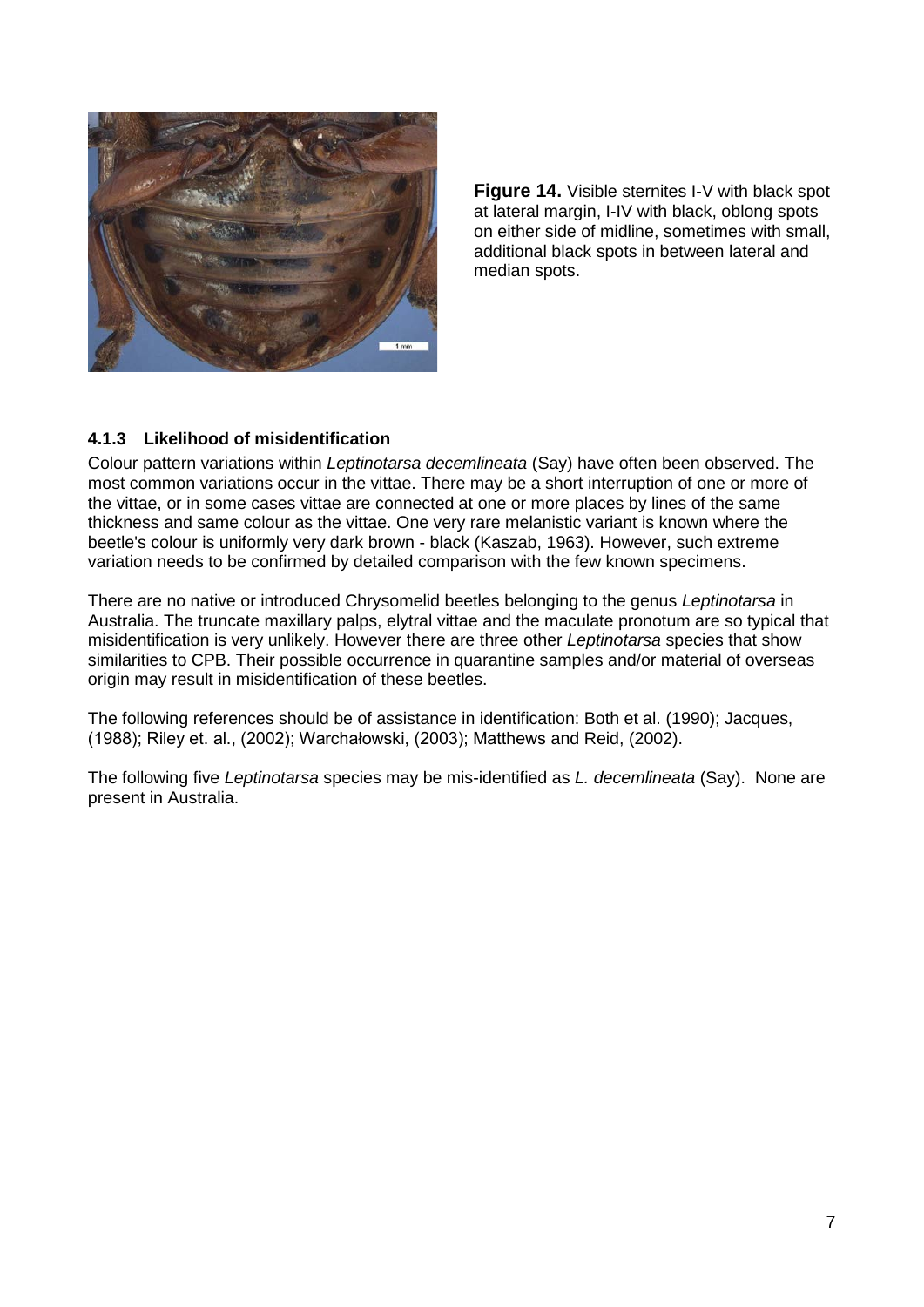# <span id="page-10-0"></span>*4.1.3.1* **Leptinotarsa defecta** *(Stål)*

*Synonyms: Myocorina defacta* Stål, 1859, *Chrysomela defect* (Stål), 1859 Not present in Australia



**Figure 15.** Only two shortened vittae present on each elytron



**Figure 16.** Coarse elytral punctures in very regular rows



**Figure 17.** Legs: Dark spots are present on femora

## **External differences**

Only 2 shortened vittae present on each elytron Coarse elytral punctures in very regular rows Legs: dark spots are present, especially on femora

# **Hosts**

*Solanum eleagnifolium* L. - horse nettle; *Solanum tridynamum*.

Recently this species has been introduced to South Africa together with *Leptinotarsa texana* Schaeffer as biological control agents for the control of their main host, *Solanum eleagnifolium* Cavanilles - the silverleaf nightshade (Olckers and Zimmermann 1991; Olckers et. al. 1999; Klein, 2002).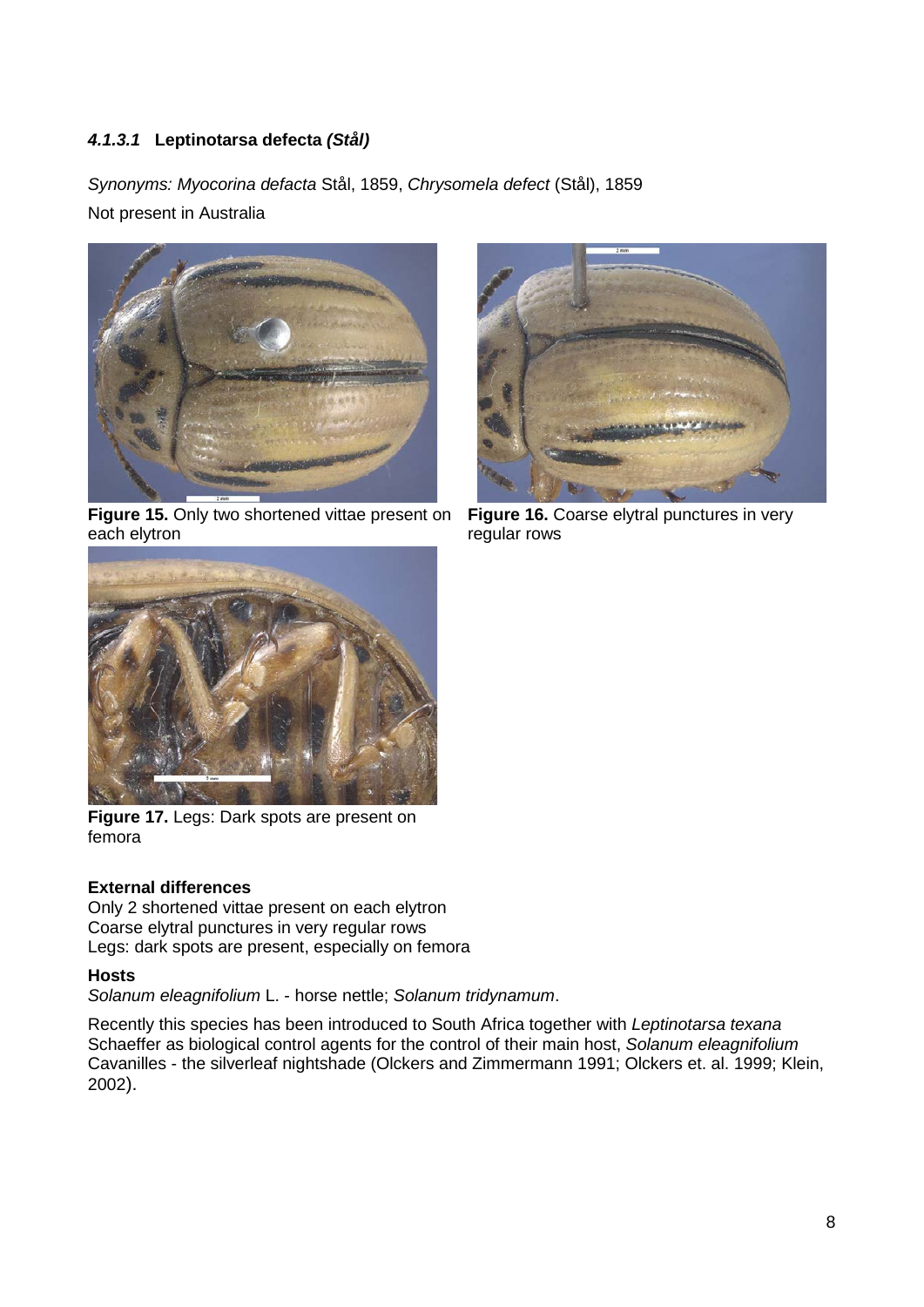# <span id="page-11-0"></span>*4.1.3.2* **Leptinotarsa juncta** *(Germar)*

#### **Synonyms**

*Chrysomela juncta* Germar, 1824 *Polygramma juncta* Dejean, 1836 *Doryphora juncta* Rogers, 1854 *Chrysomela juncta* Stål, 1863 *Myocoryna juncta* Crotch, 1873 *Leptinotarsa juncta* Linell, 1896

Not present in Australia

#### **External differences**

- Vitta 2 does not reach apex of elytra
- Vittae 3 and 4 connect at apex of elytron, space between them black
- Black spot on outer margin of femur
- Abdomen: sterna I-V with 6 black discoidal spots and sterna VI with 2 black spots
- Coarse elytral punctures in very regular rows outlining vittae

#### **Hosts**

*Solanum carolinense* L. - horse nettle.

Its accepted common name - false potato beetle - is very misleading. It tends to suggest that it may occur on cultivated potato though it has never been collected on *Solanum tuberosum* plants.

## <span id="page-11-1"></span>*4.1.3.3* **Leptinotarsa texana** *Schaeffer*

#### **Synonyms:**

*Leptinotarsa undecemlineata texana* Schaeffer, 1906 *Leptinotarsa texana* Brown, 1961

Not present in Australia





**Figure 18.** Each elytron with 4 vittae **Figure 19.** Vitta 1 is shorter than the others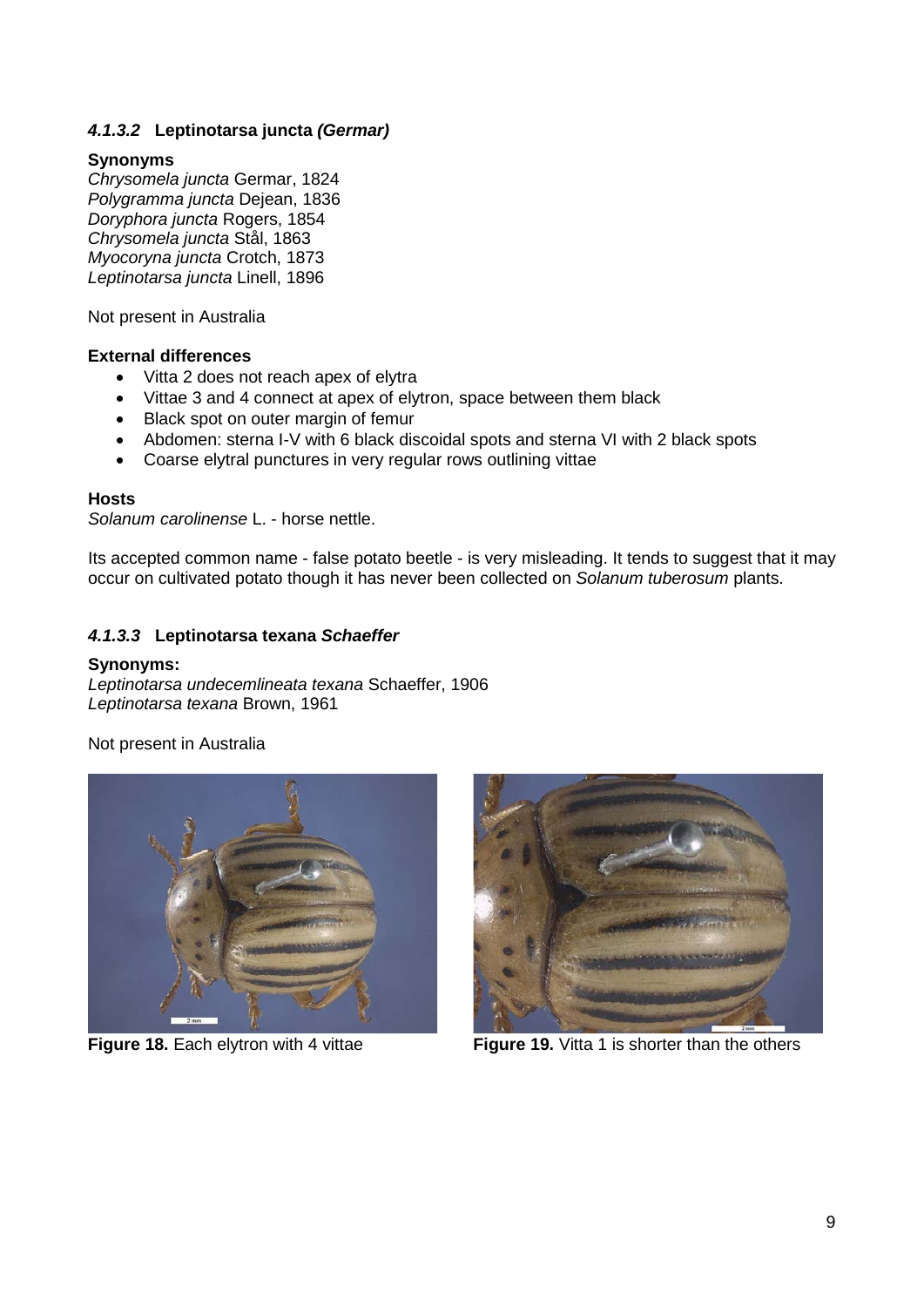

**Figure 20.** Coarse elytral punctures in very regular rows outlining vittae; rows 2 and 9 bordering vittae; row 10 does not border lateral margin



**Figure 21.** Legs flavous, without dark spots on femora, or darkened joints and tarsi

## **External differences**

- Each elytron with 4 vittae
- Vitta 1 is shorter then the others
- Coarse elytral punctures in very regular rows outlining vittae; rows 2 to 9 bordering vittae; row 10 does not border a vitta near lateral margin
- Legs flavous, without dark spots on femora, or darkened joints and tarsi

## **Hosts**

Primary host: *Solanum eleagnifolium* Cavanilles Secondary hosts: *Solanum dulcamara, S. carolinense, S. rostratum*, and *S. melongena*.

Recently this species has been introduced to South Africa together with *Leptinotarsa defecta* (Stål) as biological control agents for the control of their main host, *Solanum eleagnifolium* Cavanilles the silverleaf nightshade (Olckers and Zimmermann 1991; Olckers et. al. 1999; Klein, 2002).

# <span id="page-12-0"></span>*4.1.3.4* **Leptinotarsa tumamoca** *Schaeffer*

**Synonyms:** No synonym known.

## **External differences**

- Head immaculate, reddish-brown
- Abdomen unicolorous, reddish-yellow
- Legs unicolorous, reddish-yellow

#### **Hosts**

Only known host: *Physalis acutifolia* Gray, common name: sharpleaf groundcherry, an invasive weed of arid lands.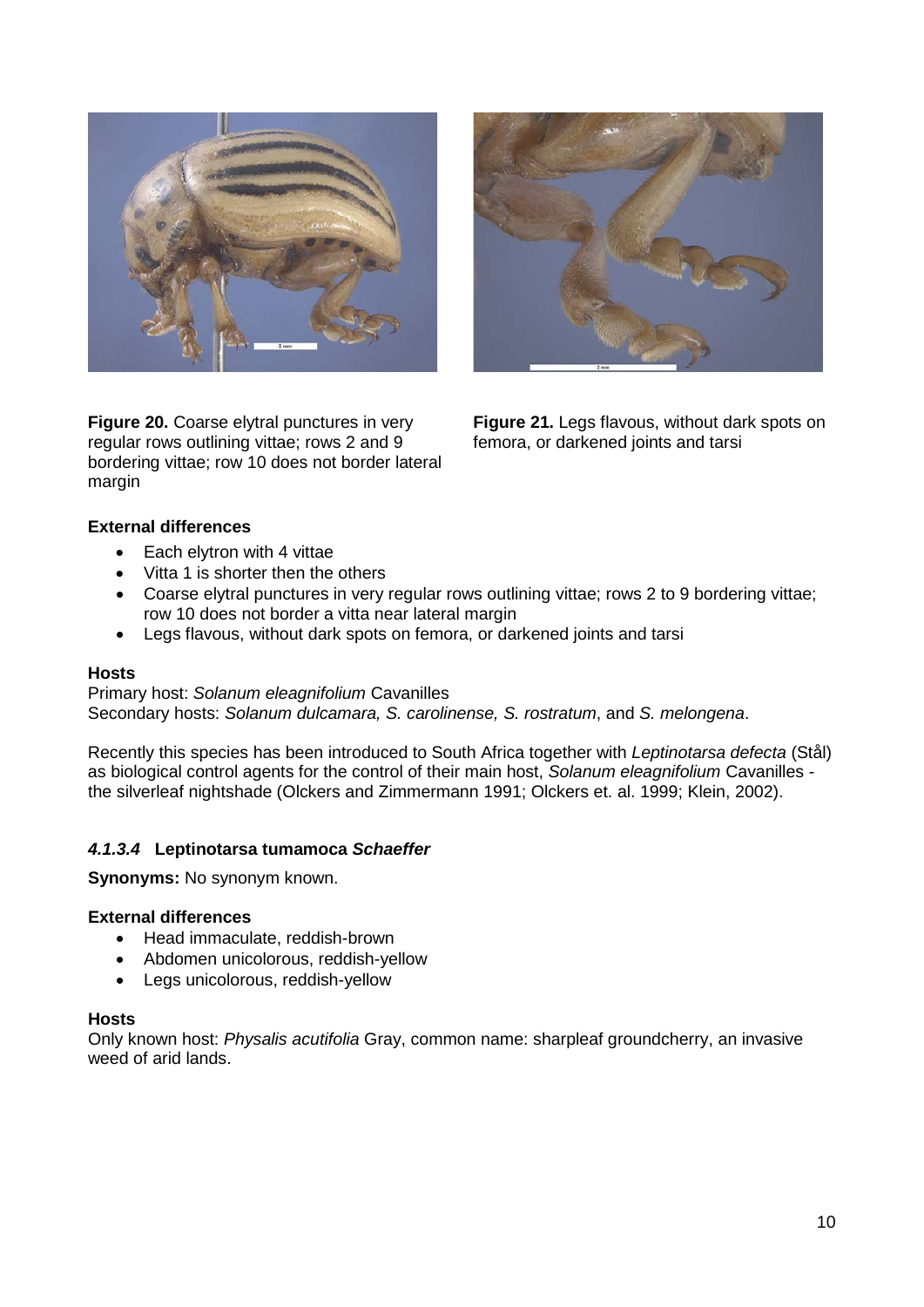# <span id="page-13-0"></span>*4.1.3.5 Leptinotarsa undecemlineata (Stål)*

## **Synonyms**

*Polygramma undecimlineata* Chevrolat, 1836 *Myocorina undecemlineata* Stål, 1859 *Myocorina signaticollis* Stål, 1859 *Chrysomela signaticollis* (Stål, 1863) *Leptinotarsa signaticollis* Jacoby 1883 *Chrysomela undecemlineata* (Stål, 1863) *Leptinotarsa undecemlineata* Jacoby 1883 *Leptinotarsa angustovittata* Jacoby 1891 *Leptinotarsa diversa* Tower, 1906

Not present in Australia.

## **External differences**

- Vitta 1 shorter than other 4 and adjacent to the sutural margin
- Vitta 2 joins the sutural margin  $\frac{3}{4}$  the way down the elytron
- Legs unicolorous, black
- Abdomen unicolorous, black

## **Hosts**

*Solanum mitlese*, *S. lanceolatum* Cav., *S. ochraceoferrugineum* (Dunal).

This species is rarely found even within its natural distribution area.

# <span id="page-13-1"></span>**4.2 Molecular methods**

No references or data on molecular or DNA based identification methods were found in the literature. Such methods are likely to be superfluous for routine diagnostic identification, given the clear and distinctive morphological features of CPB. However, molecular techniques may be of value in determining the origin of an incursion, or of determining biochemical or physiological attributes, such as pesticide resistance profiles of CPB.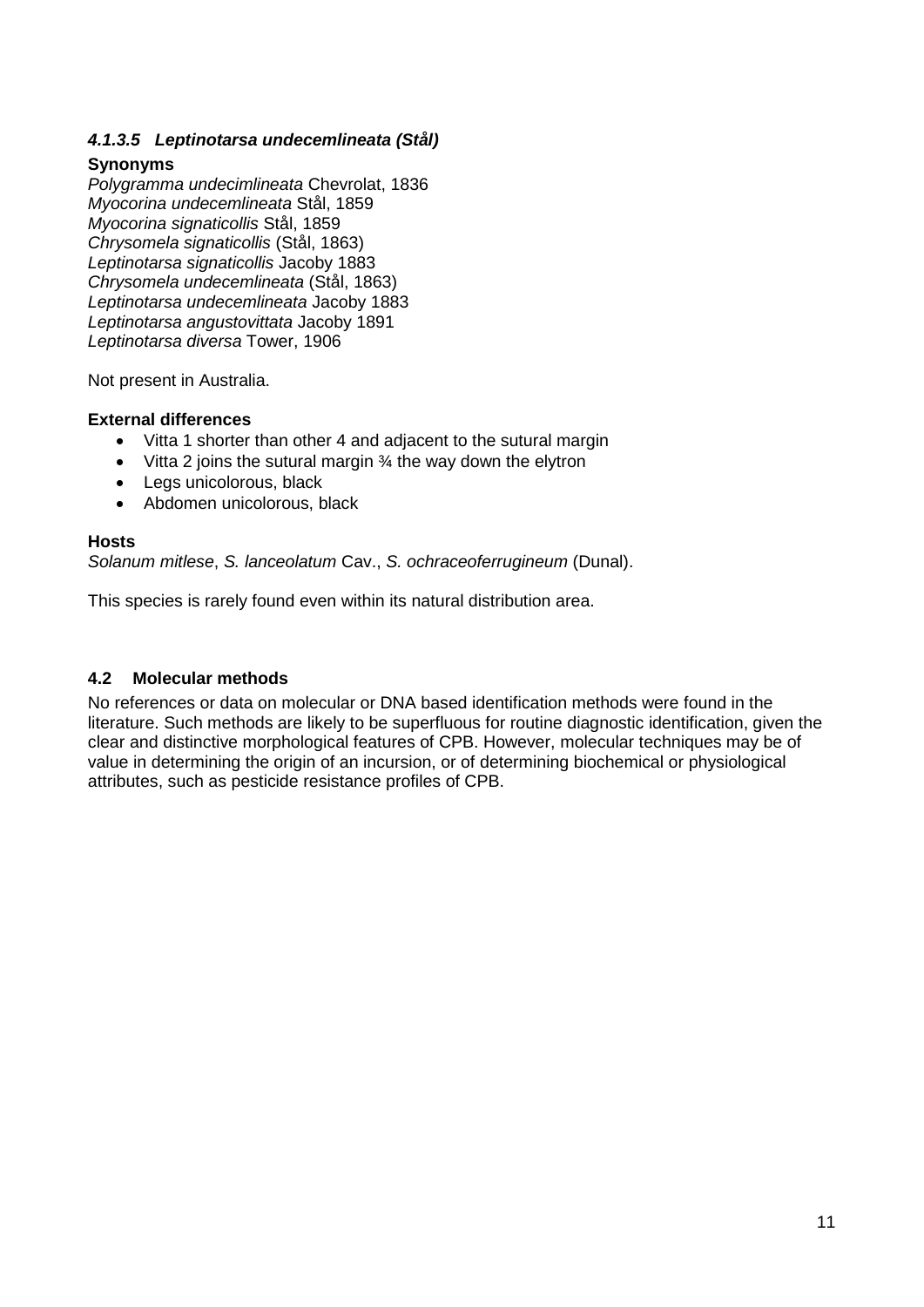# <span id="page-14-0"></span>**5 CONTACT POINTS FOR FURTHER INFORMATION**

## <span id="page-14-1"></span>**5.1 Present taxonomic capabilities in Australia**

Entomologists with sufficient taxonomic and diagnostic skills exist in Museums, Departments of Agriculture or Primary Industries, Universities or CSIRO, to competently identify CPB. The information in this protocol and on the PaDIL website should be sufficient to accurately identify *Leptinotarsa decemlineata* (Say).

However, it should be noted that only one specialist taxonomist is currently working on Chrysomelid beetles in Australia.

If required, suitably preserved samples requiring identification or confirmation as *Leptinotarsa decemlineata* (Say) or related species, can be sent to the Diagnostics Entomologist in the Western Australia Department of Agriculture.

3 Baron-Hay Crt South Perth 6151 Western Australia.

# <span id="page-14-2"></span>**6 ACKNOWLEDGEMENTS**

This protocol was developed from information on the Colorado Potato Beetle sourced from the Plant Health Australia Pest Risk Review and the PaDIL Toolbox. Andy Szito, Department of Agriculture, WA.

This protocol was peer reviewed and verified by Dr Adam Slipinski, Systematics Identity and Relationships, CSIRO Ecosystem Sciences - Black Mountain, ACT, Australia.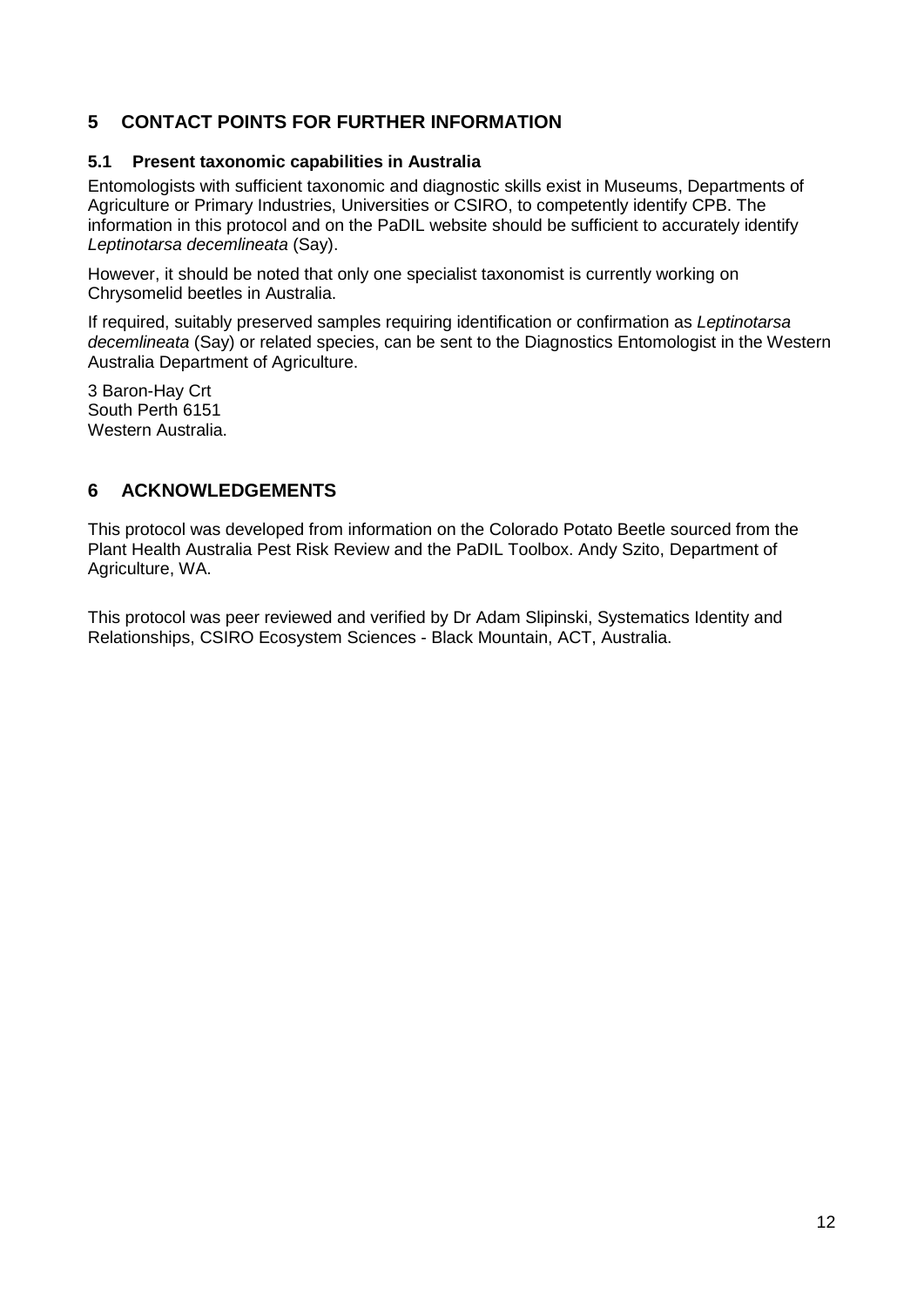# <span id="page-15-0"></span>**7 REFERENCES**

## <span id="page-15-1"></span>**7.1 Recommended references**

- Both, R.G., Cox, L.M. and Madge, R.B. (1990): IIE Guides to Insects of Importance to Man, 3. Coleoptera, Cambridge, University Press
- Jacques, R.J. Jr. (1988): The Potato Beetles: The Genus *Leptinotarsa* in North America; Flora and Fauna Handbooks No. 3.E.J. Brill. 144.pp.
- Matthews, E.G. and Reid, C.A.M. (2002): A guide to the Genera of Beetles of South Australia Part. 8. Adelaide, Eureca Corporate Group.
- Riley, E.G., Clark, S.M., Flowers, R.W. and Gilbert, A.J. (2002): Chrysomelidae Latreille 1802 Pp. 617-691. In American Beetles. Arnett R.H. Jr. et al. (Eds) Vol. 2. CRC Press
- Warchałowski, A. (2003): Chrysomelidae; The leaf-beetles of Europe and the Mediterranean area. 600 pp. LVI plates. Natura optima dux Foundation Warszawa, Studio I.

# <span id="page-15-2"></span>**7.2 References cited in protocol**

Balás G. and Sáringer Gy. (1982): Kertészeti kártevők, Budapest, Akadémiai Kiadó.1069 pp.

- Both, R.G., Cox, L.M. and Madge R.B. (1990): IIE Guides to Insects of Importance to Man, 3. Coleoptera, Cambridge, University Press
- Cox, M.L. (1982): Larvae of the British genera of Chrysomeline beetles (Coleoptera, Chrysomelidae). Systematic Entomology, 7(3): 297-310.
- Hsiao, T. (1978): Host plant adaptations among geographic populations of the Colorado Potato Beetle. Entomologia Experimentalis et Applicata. 24:437-447.
- Hsiao, T. (1981): Ecophysiological adaptations among geographic populations of the Colorado Potato Beetle in North America. In Advances in potato pest management. J.H. Lashcomb and R. Casagrande (eds.) Hutchinson Ross Publ. Co. Stroudsburg, Pa. Pp.69-85.
- Hsiao, T. (1985): Ecophysiological and genetic aspects of geographic variations of the Colorado Potato Beetle. Pp. 63-78 IN: Proceedings of the Symposium on the Colorado Potato Beetle, XVIth International Congress of Entomology, Ferro, D.N. and Voss, R.H. (Eds.) Res. Bull. 704., Mass. Agric. Expt. Sta. Amherst. Mass.
- Jacques, R.J. Jr. (1988): The Potato Beetles The Genus *Leptinotarsa* in North America; Flora and Fauna Handbooks No. 3.E.J. Brill. 144.pp.

Jermy, T. and Balázs, K. (1990): Növényvédelmi állattan, 3/A Budapest, Akadémiai Kiadó 322pp.

- Kaszab, Z. (1963): Levélbogarak Chrysomelidae. Fauna Hung. 63. Füzet, Budapest, Akademiai Kiadó.
- Klein, H. (2002): The satanbos leaf beetles (*Leptinotarsa* texana and *Leptinotarsa* defecta). ARC PPRI Leaflet Series 4.2

Kraatz, G. (1874): Zur Nomenclatur des Kartoffelkäfers. Berliner Entomologische Zeitschrift 18: 442-444.

Matthews, E.G. and Reid, C.A.M. (2002): A guide to the Genera of Beetles of South Australia Part. 8. Adelaide, Eureca Corporate Group.

- Olckers, T. and Zimmermann, H.G. (1991): Biological control of Silverleaf nightshade, Solanum eleagnifolium, and bugweed, Solanum mauritanum, (Solanaceae) in South Africa. Agriculture, Ecosystems and Environment. 37: 137-155.
- Olckers, T., Hoffmann, J.H., Moran, V.C., Impson, F.A.C. and Hill, M.P., (1999): The initiation of biological control programmes against Solanum eleagnifolium Cavnilles and S. sisymbrifolium Lamarck (Solanaceae) in South Africa. African Entomology Memoir No.1: 55- 63.
- Peterson, A. (1951): Larvae of insects; An introduction to Nearctic species. Part II. Coleoptera, Diptera, Neuroptera, Siphonaptera, Mecoptera, Trichoptera. Columbus, Ohio, USA: Privately published.
- Reid C.A.M. (2006). [A taxonomic revision of the Australian Chrysomelinae, with a key to the](http://australianmuseum.net.au/publication/2006-A-taxonomic-revision-of-the-Australian-Chrysomelinae-with-a-key-to-the-genera-Coleoptera-Chrysomelidae)  [genera \(Coleoptera: Chrysomelidae\)](http://australianmuseum.net.au/publication/2006-A-taxonomic-revision-of-the-Australian-Chrysomelinae-with-a-key-to-the-genera-Coleoptera-Chrysomelidae) *Zootaxa*. 1292: 1-119.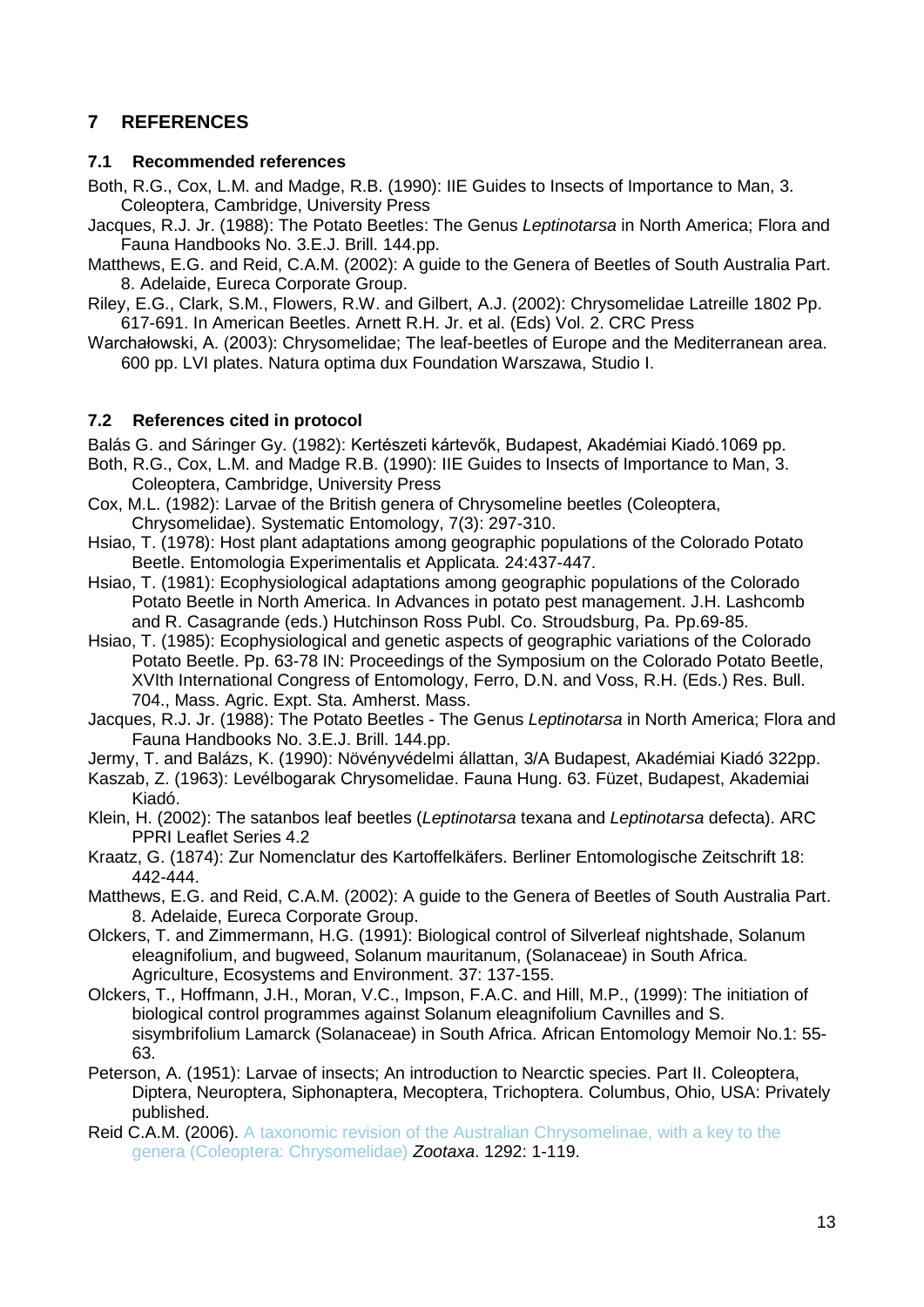Riley, E.G., Clark, S.M., Flowers, R.W. and Gilbert, A.J. (2002): Chrysomelidae Latreille 1802 Pp. 617-691. In American Beetles. Arnett R.H. Jr. et al. (Eds) Vol. 2. CRC Press

- Stål, C. (1859): Bidrag till kannedomen om Amerikus chrysomeliner. Öfversigt af Förhandlingar: Kongliga Svenska Vetenskaps-Akademien 15:469-478.
- Stål, C. (1865): Monographie des Chrysomelides de l'Amerique. II. Nova Acta Regiae Societatis Scientiarum Upsaliensis Ser.3, 4:87-176.
- Warchałowski, A. (2003): Chrysomelidae; The leaf-beetles of Europe and the Mediterranean area. 600 pp. LVI plates. Natura optima dux Foundation Warszawa, Studio I.
- Weber, D.C. and Ferro, D.N. (1997): Colorado Potato Beetle; Diverse Life History Poses Challenge to the Management. Pp. 54-70. In Advances in Potato Pest Biology and Management,

## <span id="page-16-0"></span>**7.3 Additional references cited in Appendix**

- Alyokin, A.V. and Ferro, D.N. (1999): Reproduction and dispersal of summer-generation Colorado potato beetle (Coleoptera; Chrysomelidae). Environmental Entomology. 28 (3): 425-430.
- Barber, G.W. (1933): Insects attacking Solanum sysimbrifolium in Eastern Georgia. Journal of Economic Entomology. 26:1174-1175.
- Bruess, C.T. (1940): Food preferences of the Colorado Potato Beetle, *Leptinotarsa decemlineata*  (Say). Psyche 47:38-43.
- Cuda, J. P., Gandolfo, D., Medal, J.C., Charudattan, R. and Mullahey, J.J. (2004):Tropical Soda Apple, Wetland Nightshade, And Turkey Berry, in: Biological Control of Invasive Plants in the Eastern United States, viewed 19 October, 2004,

<http://www.invasive.org/eastern/biocontrol/pdf/23SodaApple.pdf>

- FERA (UK), (2001): Pest and Diseases Web site. The Colorado beetle. http://www.fera.defra.gov.uk/plants/publications/plantPestDiseaseFactsheets.cfm
- Hsiao, T. (1986): Specificity of Certain Chrysomelid Beetles for Solanaceae. In Solanaceae: Biology and Systematics, Second International Symposium. Columbia Unversity Press, New York. 345-363.
- Jermy, T. (1958): Untersuchungen über Auffinden und Wahl der Nahrung beim Kartoffelkäfer (*Leptinotarsa decemlineata* Say). Entomologia Experimentalis et Applicata. I.197-208.
- Jermy, T., Szentesi, Á. and Horváth, J. (1988): Host plant finding in phytophagous insects: the case of Colorado potato beetle. Entomologia Experimentalis et Applicata. 49:83-98.
- McGovern, R.J., Polston, J.E. and Mullahey. J.J. (1994): Solanum viarum: Weed reservoir of plant viruses in Florida. International Journal of Pest Management, 40:270-273.
- Ng, Y.S. and Lashomb, J.H. (1983): Orientation by the Colorado potato beetle (*Leptinotarsa decemlineata* [Say]). Animal. Behaviour, 31:617-618.
- Sudbrink, Jr., D.L., Snodgrass, G.L., Bryson, C.T., Medal, J.C., Cuda, J.P. and D. Gandolfo, (2000): Arthropods associated with tropical soda apple, Solanum viarum in the Southeastern USA, 247-248 pp. In Spencer, N.R. (ed) Proceedings of the X. International Symposium on Biological Control of Weeds, July 4-14, 1999, Bozeman, Montana, Montana State University.
- Tauber, M.J., Tauber, C.A., Obrycki, J.J., Gollands, B., Wright, R.J. (1988): Voltinism and the induction of aestival diapause in the Colorado potato beetle, *Leptinotarsa decemlineata*  (Coleoptera: Chrysomelidae). Annals of the Entomological Society of America, 81(5):748- 754.
- Visser, J.M. (1988): Host-plant finding by insects: orientation, sensory input and search patterns. Journal of Insect Physiology 34:259-268.
- Voss, R.H., Ferro, D.N and Logan, J.A. (1988): Role of reproductive diapause in the population dynamics of the Colorado potato beetle (Coleoptera: Chrysomelidae) in Western Massachusetts. Environmental Entomology, 17(5):863-871.
- Voss, R.H. and Ferro, D.N. (1990): Phenology of flight and walking in the Colorado potato beetle (Coleoptera: Chrysomelidae) adults in western Massachusetts. Environmental Entomology,., 19(1): 117-122.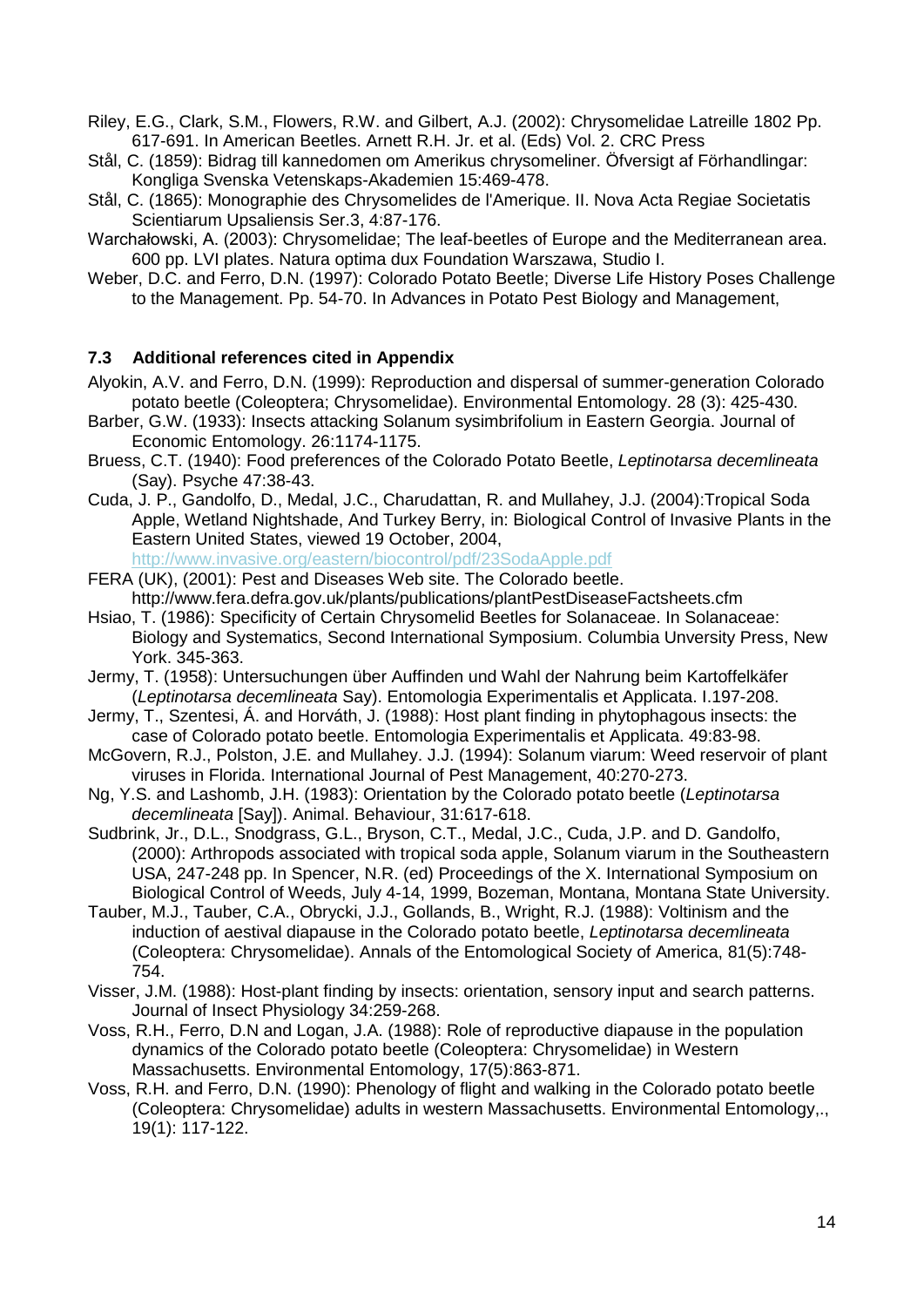# <span id="page-17-0"></span>**7.4 Useful references**

- Bishop B.A. and Grafius E.J. (1996): Insecticide resistance in the Colorado potato beetle. In Jolivet P.H.A. and Cox M.L. Eds. Chrysomelidae Biology, Vol. 1. Amsterdam, Netherlands: SPB Academic Publishing, 355-377.
- CERIS, 2004: Tropical Soda Apple, The Center for Environmental and Regulatory Information Systems, Purdue University, viewed 19 October, 2004. [http://ceris.purdue.edu](http://ceris.purdue.edu/napis/pests/tsa/index.html)
- Casagrande R.A. (1987): The Colorado potato beetle: 125 years of mismanagement. Bulletin of the Entomological Society of America, 33(3):142-150 pp.
- de Wilde, J. and Hsiao, T.H., (1981): Geographic diversity of the Colorado potato beetle and its infestation in Eurasia. In: Lashomb JH, Casagrande RA, eds. Advances in potato pest management. Stroudsberg, Pennsylvania, USA: Hutchinson Ross Publishing Company, 47- 68.
- EPPO, (2003) Distribution Maps of Quarantine Pests for Europe; *Leptinotarsa decemlineata* , OEPP/EPPO: A2 no. 113
- EPPO Quarantine Pests Data Sheets on Quarantine Pests; *Leptinotarsa decemlineata* Bulletin 11, 225-234 (Prepared by CABI and EPPO under Contract 90/399003)
- Georghiou G.P. and Lagunes-Tejeda A. (1991): The Occurrence of Resistance to Pesticides in Arthropods. Rome, Italy: Food and Agricultural Organisation of the United Nations.
- Glez, V.M. (1983): [A method of determining the abundance of the Colorado beetle in the field]. Zashchita Rastenii No. 6, p. 37
- Hare J.D. (1990): Ecology and management of the Colorado potato beetle. Annual Review of Entomology 35:81-100.
- Hsiao, T.H. (1982): Geographic variation and host plant adaptation of the Colorado potato beetle. Proceedings, 5th International Symposium of Insect-Plant Relationships, Wageningen, pp. 315-324.
- Husse, B.M.J., Keighery, G.J., Cousens, R.D., Dodd, J. and Lloyd S.G. (1997): Western Weeds. A Guide to the Weeds of Western Australia. Plant Protection Society of Western Australia, Victoria Park, Western Australia.
- I(nternational)I(nstitute of)E(ntomology) (1991): *Leptinotarsa decemlineata* (Say). Distribution Maps of Pests. Series A (Agricultural) Map No. 139. June 1991 (2<sup>nd</sup> Revision). Wallingford, UK CAB International.
- Jolivet, P. and Verma, K.K. (2002): Biology of leaf beetles. xiv, 332 pp. Middlesex, Intercept
- Long J. Proceedings of the Acadademy of Natural Sciences of Philadelphia. 3(2):239-282, 298- 331, 403 463.
- Noronha, C. and Cloutier, .(1999). Ground and aerial movement of adult Colorado potato beetle (Coleoptera: Chrysomelidae) in a univoltine population. Canadian Entomologist, 131(4): 521- 538.
- Pearson, R., Grace, J. and May, G. (1994): Real-time airborne agricultural monitoring. Remote Sensing of Environment, 49(3): 304-310.
- Pope, R.D. and Madge, R.B. (1984): The"when" and "why" of the Colorado Potato Beetle. Antenna 8:175-177.
- Say, T (1824): Descriptions of coleopterous insects collected in the late expedition to the Rocky Mountains, performed by order of Mr. Calhoun, Secretary of War, under the command of Major
- Sáringer, Gy. (1990): IN Növényvédelmi állattan, 3/A (Eds. Jermy, T and Balázs, K.) Budapest, Akadémiai Kiadó 322pp.
- Schalk, J.M. and Stoner, A.K. (1976): Colorado potato beetle populations and their effect on tomato yield in Maryland. HortScience. 11(3):213-214.
- Southerst R.W., Maywald, G.F. and Bottomley, W. (1991): From CLIMEX to PESLY, a generic expert system for pest risk assessment. EPPO Bulletin 21:595-608.
- Senanayake, D.G., and Holliday, N.J. (1988): Comparison of visual, sweep-net, and whole plant bag sampling methods for estimating insect pest populations on potato. Journal of Economic Entomology. 81, 1113-1119.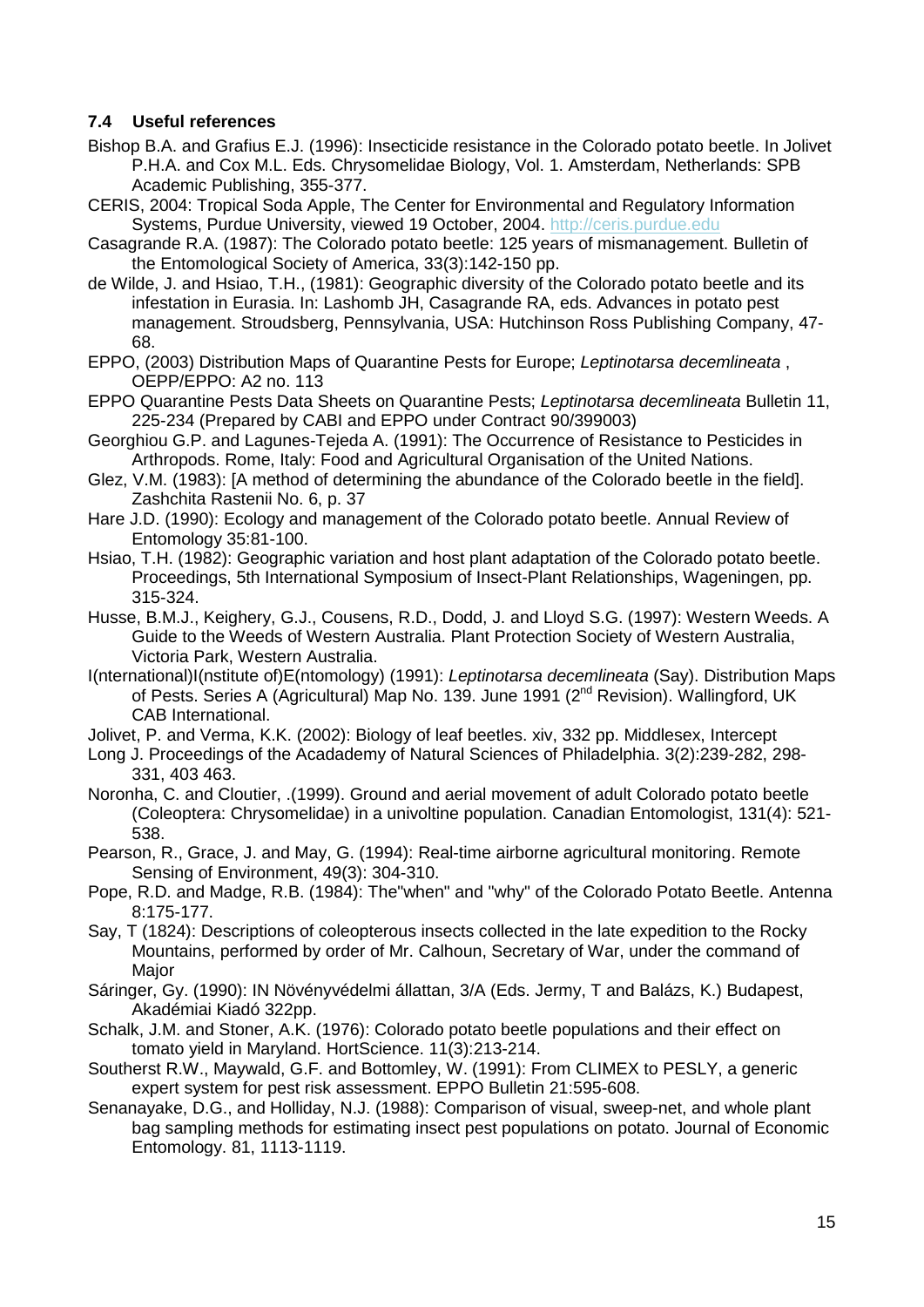Stål, C. (1865): Monographie des Chrysomelides de l'Amerique. III. Nova Acta Regiae Societatis Scientiarum Upsaliensis. Ser.3, 5:175-365.

Thomas, G. and Wood, F. (1980): Colorado Beetle in the Channel Islands. Bulletin, Organisation Europèenne et Mediterranèenne pour la Protection des Plantes. 10(4): 491-498.

Tower, W.L. (1906): An investigation of Evolution in chrysomelid beetles of the genus *Leptinotarsa*. Carnegie Institution of Washington. Publication No.263. 384. Pp.

Wilde, de J. and Hsiao, T. (1981): Geographic Diversity of the Colorado Potato Beetle and Its Infestation in Eurasia. In Advances in potato pest management. Lashcomb, J.H. and Casagrande, R. (eds.) Hutchinson Ross Publ. Co. Stroudsburg, Pa. Pp.69-85.

Wright RJ, 1984. Evaluation of crop rotation for control of Colorado potato beetles (Coleoptera: Chrysomelidae) in commercial potato fields on Long Island. Journal of Economic Entomology, 77(5):1254-1259; [2 fig.]; 17 ref.

Zehnder, G.W., Powelson, M.L. and Jansson, R.K. (Eds.) 2<sup>nd</sup> Ed. St. Paul Minn. APS Press.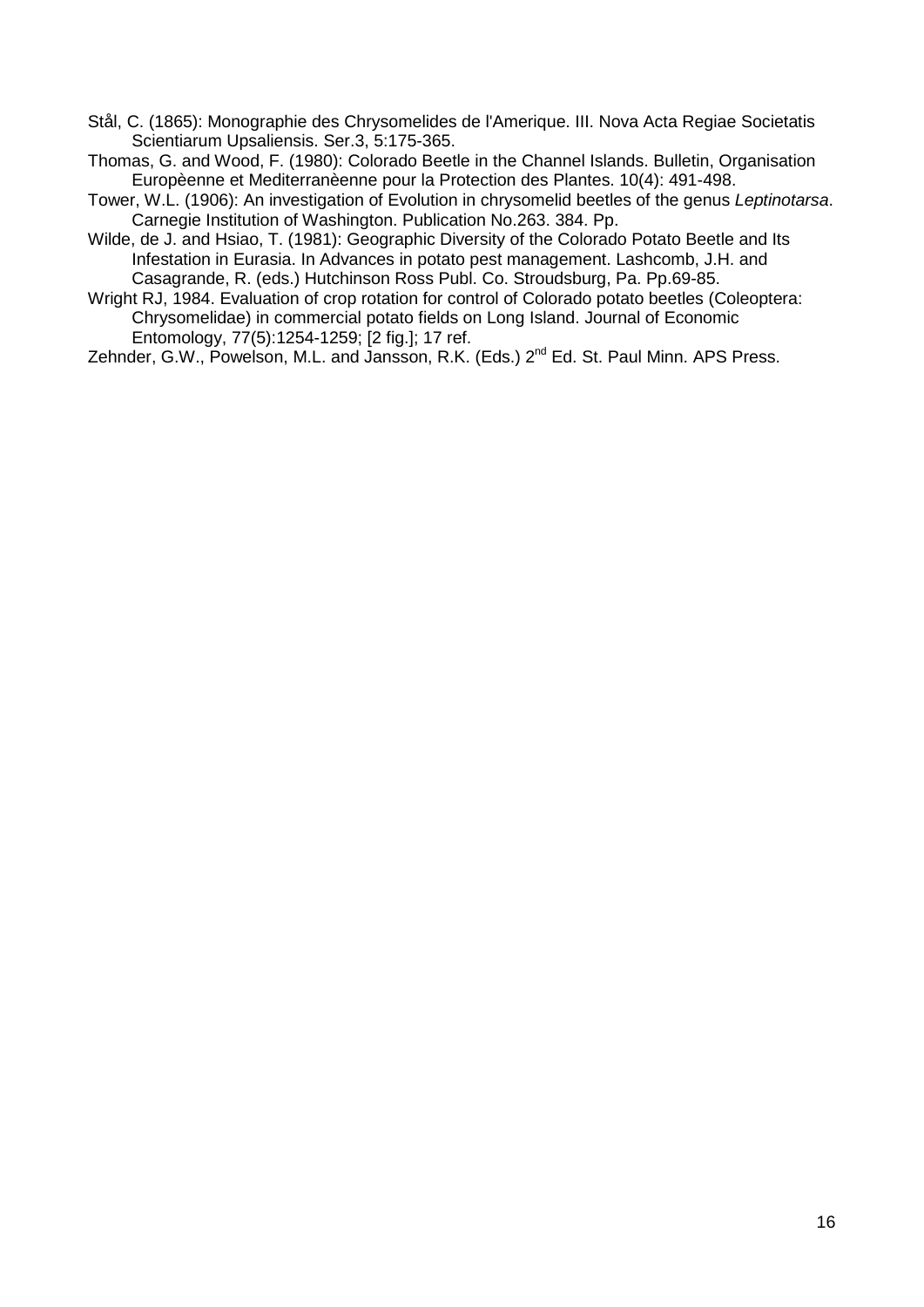# <span id="page-19-0"></span>**8 APPENDIX**

# <span id="page-19-1"></span>**8.1 Host range**

The main hosts of CPB are solanaceous crops and weeds (Table 3), however they are also know to attack other weeds such as groundcherry and climbing nightshade (Table 4 and 5).

| <b>Genus and species</b>   | <b>Common name</b>       | <b>Comments</b>                 | Reference                                                      |
|----------------------------|--------------------------|---------------------------------|----------------------------------------------------------------|
| Solanum tuberosum          | potato                   |                                 | Bruess (1940); Hsiao (1981)                                    |
| Solanum melongena          | egg-plant                |                                 | Bruess (1940); Hsiao (1981)                                    |
| Lycopersicum<br>esculentum | tomato                   | Some varieties<br>only          | <b>Bruess (1940)</b>                                           |
| Atropa belladonna          | deadly nightshade        |                                 | Jermy and Balázs (1990)                                        |
| Solanum rostratum          | buffalo burr             |                                 | Hsiao (1981, 1986)                                             |
| Solanum<br>heterodoxum     | melon-leaf<br>nightshade |                                 | Hsiao (1986)                                                   |
| Solanum fructo-tecto       |                          |                                 | Hsiao (1986)                                                   |
| Hyosciamus niger           | black henbane            |                                 | Jermy and Balázs (1990):                                       |
| Solanum viarum             | tropical soda apple      | Weed introduced<br>into Florida | Cuda et al (2004), McGovern<br>(1994), Sudbrink et al. (2000), |

**Table 3.** Primary host plants (Family Solanaceae) capable of supporting the full life-cycle (egg-adult) of CPB

Table **4.** Secondary hosts (Family Solanaceae) where adult CPB can complete maturity feeding, and final instar (L4) larvae can complete development to adult stage.

| <b>Genus and species</b> | <b>Common name</b>  | <b>Comments</b>         | <b>Reference</b>          |
|--------------------------|---------------------|-------------------------|---------------------------|
| Datura stramonium L.     | common thornapple   | Adults and L4<br>larvae | Balás and Sáringer (1982) |
| Solanum dulcamara L.     | climbing nightshade | Adults and L4<br>larvae | Balás and Sáringer (1982) |
| Solanum nigrum L.        | black nightshade    | Adults and L4<br>larvae | Balás and Sáringer (1982) |
| Lycium sp.               | desert thorn        | Adults only             | Jermy and Balázs (1990):  |
| Physalis spp.            | groundcherry        | Adults only             | Jermy and Balázs (1990):  |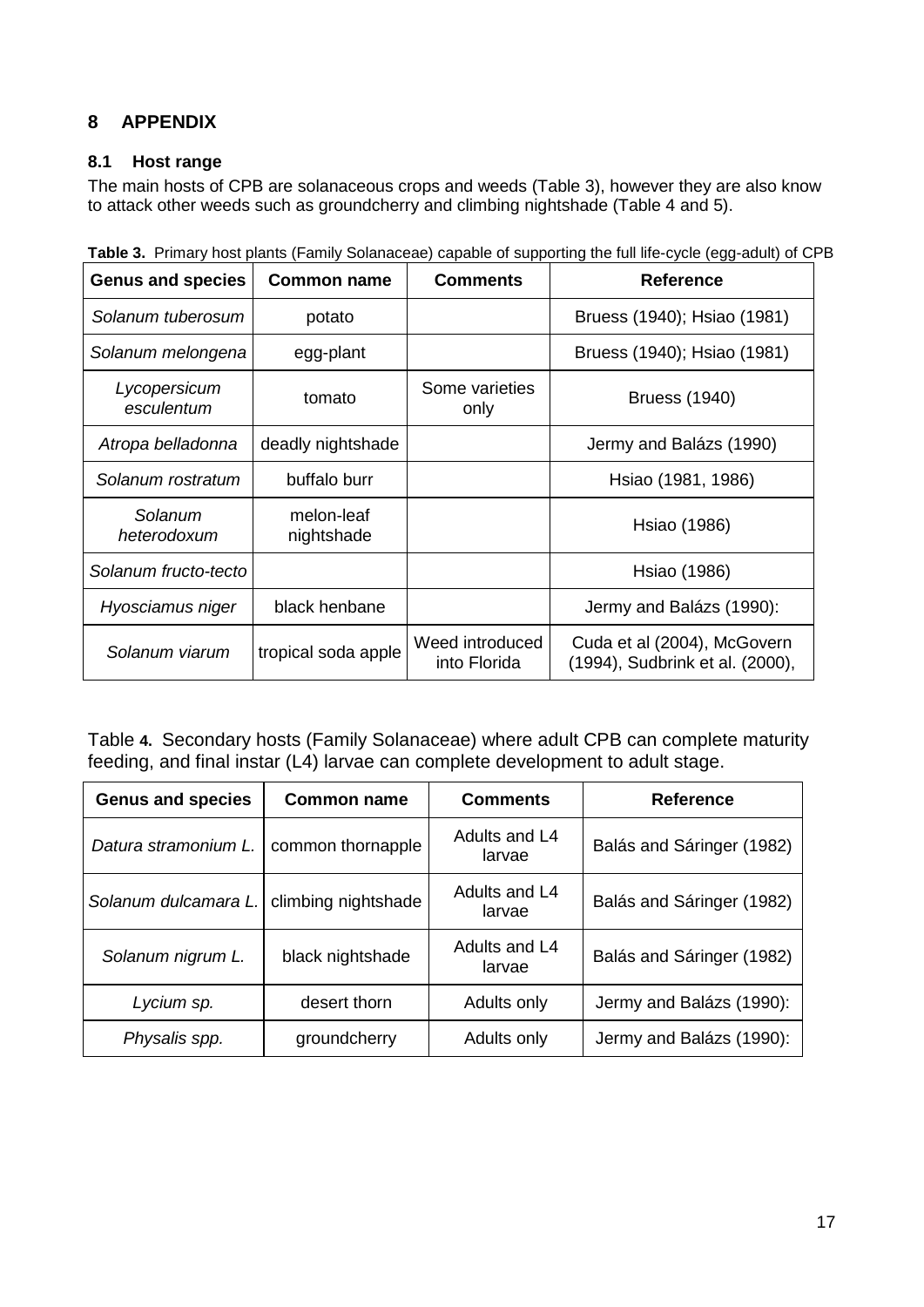**Table 5.** Potential secondary hosts (Family Solanaceae) where CPB feeding has been observed, but for which there are no detailed data on survival of specific developmental stages.

| <b>Genus and species</b>   | Common name                  | <b>Comments</b> | <b>Reference</b>                          |
|----------------------------|------------------------------|-----------------|-------------------------------------------|
| Nicotiana tabacum L.       | cultivated tobacco           |                 | <b>Bruess (1940)</b>                      |
| Solanum carolinense.       | carolina horsenettle.        |                 | Hsiao (1981)                              |
| Solanum dimidiatum.        | robust horsenettle           |                 | Hsiao (1986)                              |
| Solanum diversifolium      | prickly sunplant             | Adults only     | Hsiao (1986)                              |
| Solanum dulcamara          | climbing nightshade          |                 | Hsiao (1981)                              |
| Solanum elaeagnifolium     | silverleaf nightshade        |                 | Hsiao (1981)                              |
| Solanum laciniatum         | kangaroo apple               |                 | Hsiao (1986), Jermy and<br>Balázs (1990): |
| Solanum marginatum         | white-margined<br>nightshade |                 | <b>Bruess (1940)</b>                      |
| Solanum sarachoides        | sugar nightshade             |                 | Hsiao (1981)                              |
| Solanum<br>sysimbriifolium | sticky nightshade            |                 | Barber (1933)                             |
| Solanum triquitrium        |                              |                 | Hsiao (1986)                              |

# <span id="page-20-0"></span>**8.2 Life History**

Overwintered adult CPBs emerge from the ground in spring or early summer, depending on the climate and their physiological condition. A mass emergence over 1 or 2 days is commonly observed. Adult beetles usually fly for a short distance, or walk to the nearest potato field. Host plants are located mostly by chance, through random searching, although potato plant odour is attractive to adult beetles. The adults must feed before mating and maximum food consumption occurs at 25°C. The developmental threshold is approximately 10ºC. The adults mate and oviposition follows within 1 or 2 days. A minimum of 51 degree-days (DD above 10ºC) after eclosion is needed before the onset of egg laying (Alyokhin and Ferro, 1999).

Oviposition occurs when temperature is in the range 15-30°C. Batches of 10-60 eggs are laid, usually in several often irregular rows on the lower surface of leaves. Egg laying usually continues over several weeks until midsummer, with each female laying in average 500-1000 eggs. The larvae hatch using egg bursters or oviruptors situated on the meso- and metathorax and abdominal segment 1 (Cox, 1988). They hatch in 4-12 days, provided that temperatures are above 12°C, and emerging larvae start to feed immediately.

After freeing themselves from the chorion, the larvae partly or entirely consume the chorion before feeding on leaf tissue. Without doing so they will die (Balás and Sáringer 1982). Feeding is continuous, except during moulting. Three moults (4 instars) occur over 2-3 weeks, at an optimum temperature of 40°C. The larvae are hardy and resistant to unfavourable weather, although heavy rain and strong winds may lead to high mortality, especially in earlier instars. Cannibalism during the first instar is particularly common when hot dry conditions prevail.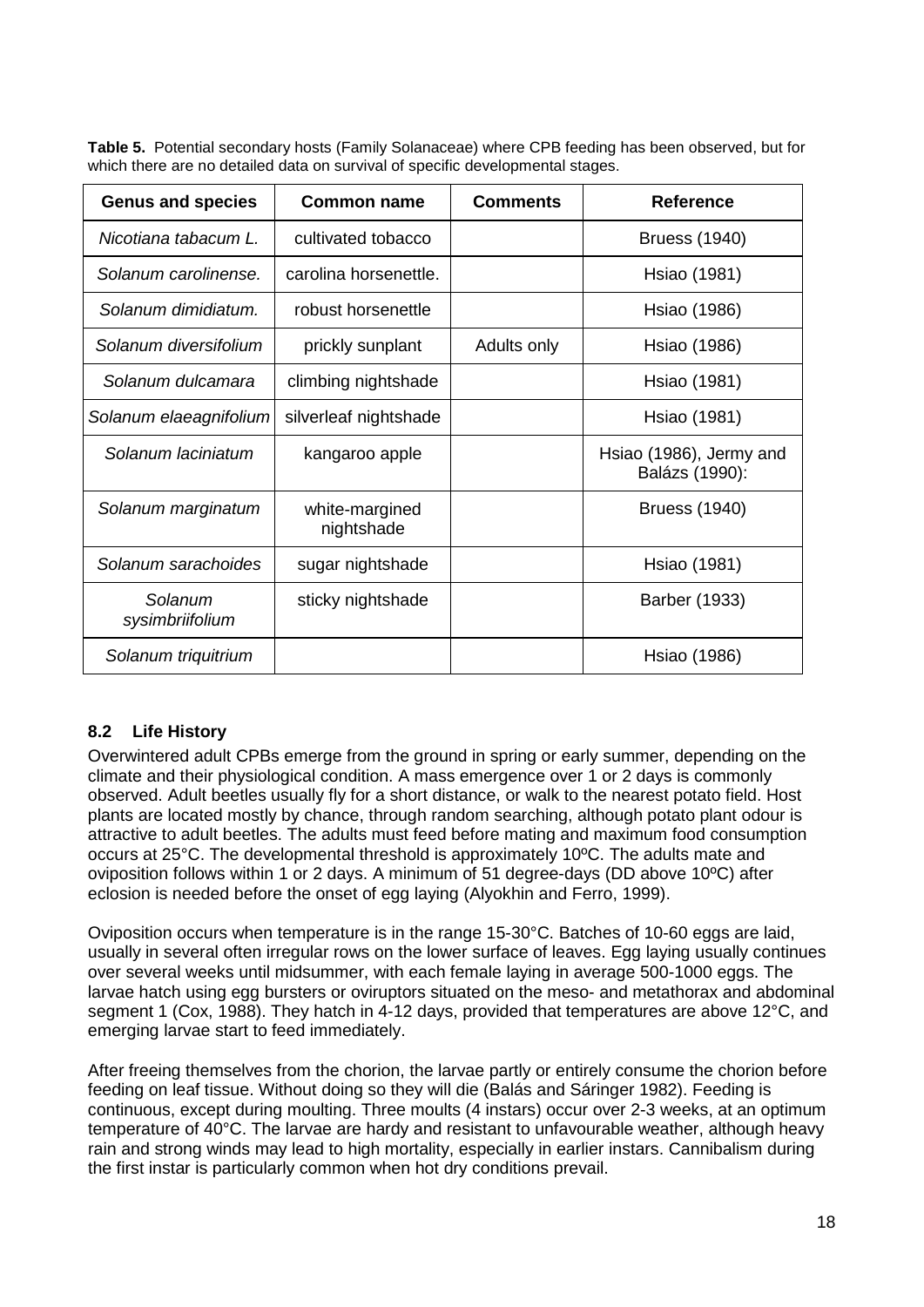Larvae from the same egg batch remain grouped together on the lower leaf surface until the first moult, after which they migrate to the terminal buds. By the final or fourth instar, they attack leaf petioles and stems. The larval stage lasts usually 15-21 days. Fully developed larvae descend to the ground and bury themselves in the soil at varying depths to pupate. Pupation occurs in smoothly lined cells with the pupal period lasting 6-12 days. After turning to adults they remain in the pupal cell for a further 3-4 days. Emergence is followed by a 5-10 day maturity feeding period. During this time adults consume 2-3 times more leaf material than during their entire larval stage. The number of generations varies between approximately four (in the hottest areas with the cycle of egg to adult completed in 30 days) to one full and one partial generation near the colder extremes. In cold areas where only one partial generation is produced, *Leptinotarsa decemlineata* (Say) cannot establish permanently.

The requirement for development of one full generation is a period in summer of at least 60 days of temperatures greater than 15°C and winter temperatures not falling below -8°C, is well met by the climatic conditions prevalent in the potato production regions of Australia. It is expected that 2 to 4 generations per season would be completed in the event of *Leptinotarsa decemlineata* (Say) establishing in Australia.

In warmer areas, the fecundity of first-generation adults is higher than succeeding generations. In some areas the number of eggs laid by each successive generation decreases by approximately 25% per month during the summer.

In the northern part of the *Leptinotarsa decemlineata* (Say) range in Europe, the newly emerged first generation beetles feed and then burrow 250-400 mm into the soil (usually deeper in dry sandy soils than in wetter clay soils) where they enter diapause and hibernate over winter. Mortality during hibernation averaged 30% in the Ukraine, but may be as high as 83%, mainly due to fungal and bacterial infections (Koval, 1984). Burrowing in the ground during hibernal diapause enables *Leptinotarsa decemlineata* (Say) to escape the severe cold and contributes to its success as a persistent pest in temperate regions. Adult *Leptinotarsa decemlineata* (Say) are capable of perennial diapause in extreme climates. These strategies of adaptation provide optimal synchronisation of the species to its host plants in diverse geographical regions. In some areas of Western Australia and Queensland CPB may not need to go into true hibernation, with only a slowing down in activity over winter.

In temperate regions, photoperiod is the most important factor for inducing 'hibernal diapause' in teneral adults of CPB, but ambient temperatures and food quality may have modifying effects (Hsiao, 1988). This species is a typical 'long-day' insect that enters diapause after exposure to a critically short photoperiod, which is a factor that varies with latitude. In general, populations from latitudes nearer the equator of the Northern hemisphere require a shorter photoperiod for diapause induction than those from more northerly latitudes (de Wilde and Hsiao, 1981). Critical photoperiods approach 16 hours for northern populations (latitude 45°N) (Tauber et al., 1988) and decline to about 12 hours for southern populations (latitude 32°N).

The proportion of first-generation adults entering diapause in a particular region varies between seasons as a function of ambient temperature and between fields initially colonised at different times. Thus overwintering adults colonising fields relatively late in the spring may produce only one generation, whilst two generations may be produced in early-colonised fields (Voss et al., 1988).

The 'aestival diapause' of populations from warmer, arid regions is induced by deterioration in the quality and/or a shortage of their host plants. These populations hibernate above ground and resume feeding and reproduction once moisture and host-plant conditions become favourable.